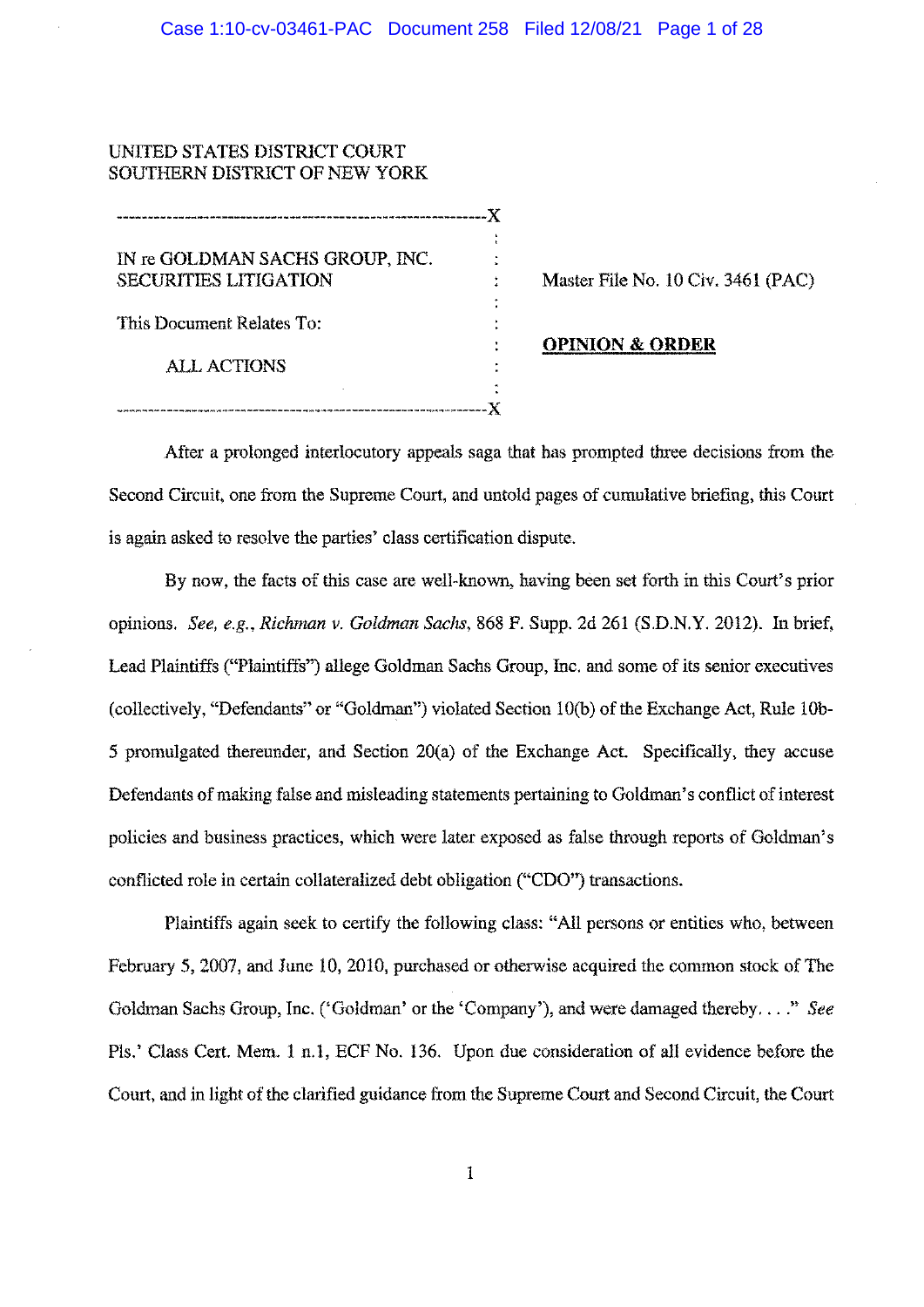again concludes that Defendants have failed to rebut the *Basic* presumption by a preponderance of the evidence. Accordingly, the motion for class certification is **GRANTED,** 

### **BACKGROUND**

Plaintiffs' claims fall within the *inflation-maintenance,* rather than the inflation• *introducing,* category of actionable misstatements: that is, Plaintiffs claim Defendants' false statements fraudulently maintained, rather than induced, an inflated share price.

Underlying Plaintiffs' claims is the charge that Goldman duped its investors into believing Goldman was aligned with their interests, and indeed had robust institutional systems to manage and mitigate conflicts of interest, while the company was in fact actively betting against the success of its investors' positions. Plaintiffs assert Goldman artificially maintained an inflated stock price through misrepresentations as to its conflicts of interest and internal conflict procedures, only for its stock price to plunge when the market learned the truth. The misstatements alleged in the Consolidated Class Action Complaint (the "Complaint") include, among others, the following:

Our reputation is one of our most important assets. As we have expanded the scope of our business and our client base, we increasingly have to address potential conflicts of interest, including situations where our services to a particular client or our own proprietary investments or other interests conflict, or are perceived to conflict, with the interest of another client  $\dots$ .

We have extensive procedures and controls that are designed to identify and address conflicts of interest , . , ,

Our clients' interests always come first. Our experience shows that if we serve our clients well, our own success will follow....

We are dedicated to complying fully with the letter and spirit of the laws, rules and ethical principles that govern us. Our continued success depends upon unswerving adherence to this standard. . . ,

Most importantly, and the basic reason for our success, is our extraordinary focus on our clients. , ..

Integrity and honesty are at the heart of our business,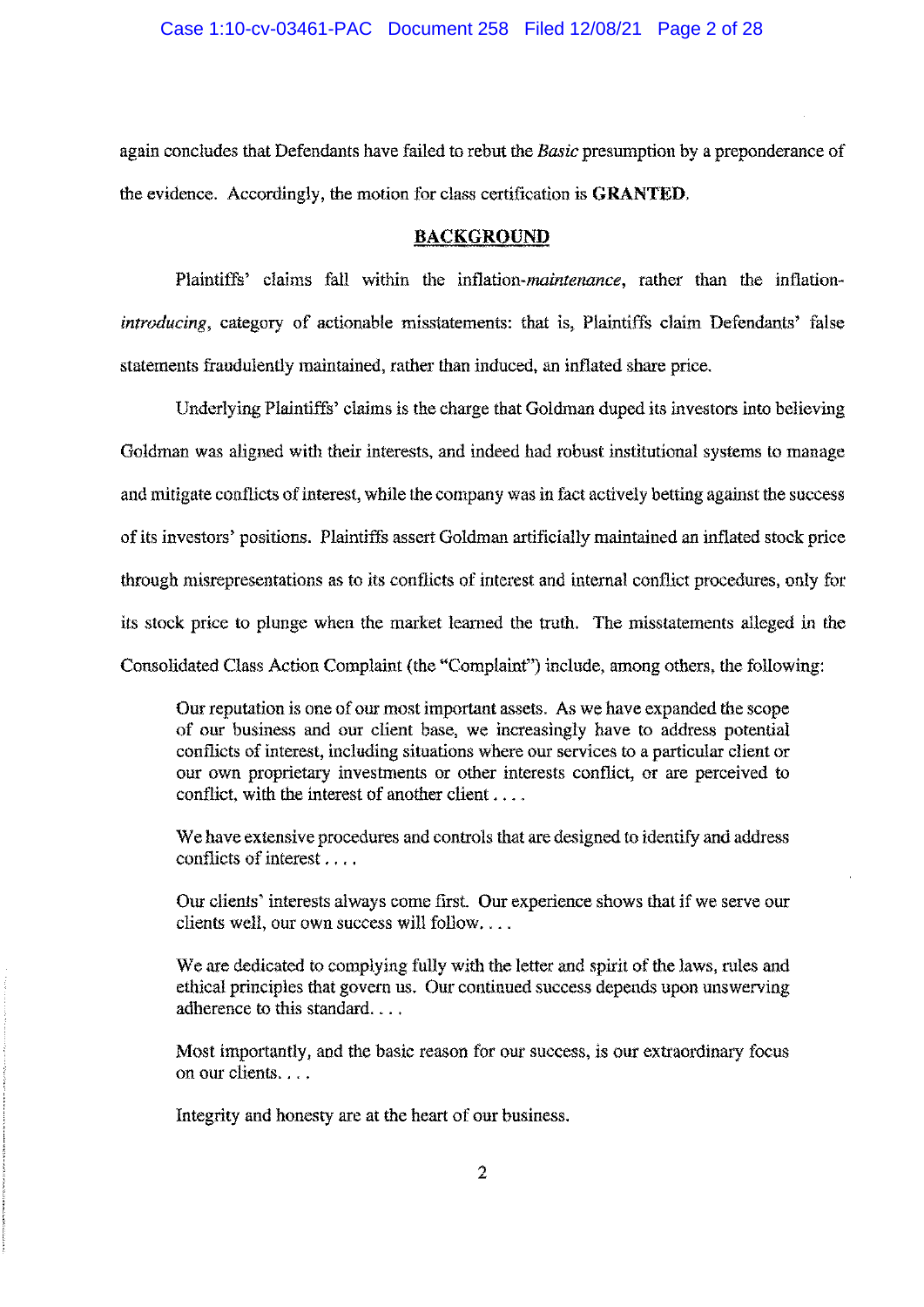*See* Compl. **m[** 134, 154, ECF No. 68.

Defendants allegedly made these statements in a variety of settings, including Form 10-Ks, earnings calls, investor conferences, statements to the press, and Goldman's annual reports to shareholders (which contained "The Goldman Business Principles," from which some of the alleged misstatements originated). *See id.*  $\llbracket \llbracket 127, 154, 277$ . Taken together, Plaintiffs allege, these misstatements formed the foundation of Goldman's broader campaign to stoke its own value by "promot[ing] its reputation as the preeminent Wall Street bank focused first and foremost on responsible business practices that placed their clients' needs paramount to all else." *See id.* **11** 13, 151-57,271-306

The Court previously granted in part and denied in part Defendants' motion to dismiss. It dismissed claims arising from Defendants' alleged failure to disclose Goldman's receipt of Wells Notices from the Securities and Exchange Commission ("SEC"), but allowed claims arising from the alleged misstatements concerning Goldman's conflicts of interest to proceed. *See Richman,*  868 F. Supp. 2d at  $280<sup>1</sup>$ 

Plaintiffs then moved for class certification. In 2015, the Court granted their motion, finding that Plaintiffs had satisfied the four requirements under Rule 23(a) and successfully invoked the *Basic* presumption, and that Defendants had failed to rebut this presumption. *See In re Goldman Sachs Grp., Inc. Sec. Litig. ("2015 Certification'),* 2015 WL 5613150, at \*1 (S.D.N.Y. 2015). The Second Circuit vacated this order and, on remand, suggested the Court further develop the factual record to aid in reevaluating whether Defendants had rebutted the *Basic* presumption

<sup>&</sup>lt;sup>1</sup> The Court then denied Defendants' subsequent motions for partial reconsideration and for certification of that denial for interlocutory appeal. *See In re Goldman Sachs Grp., Inc. Sec. Litig.,* 2014 WL 5002090 **(S.D.N.Y.** Oct. 7, 2014).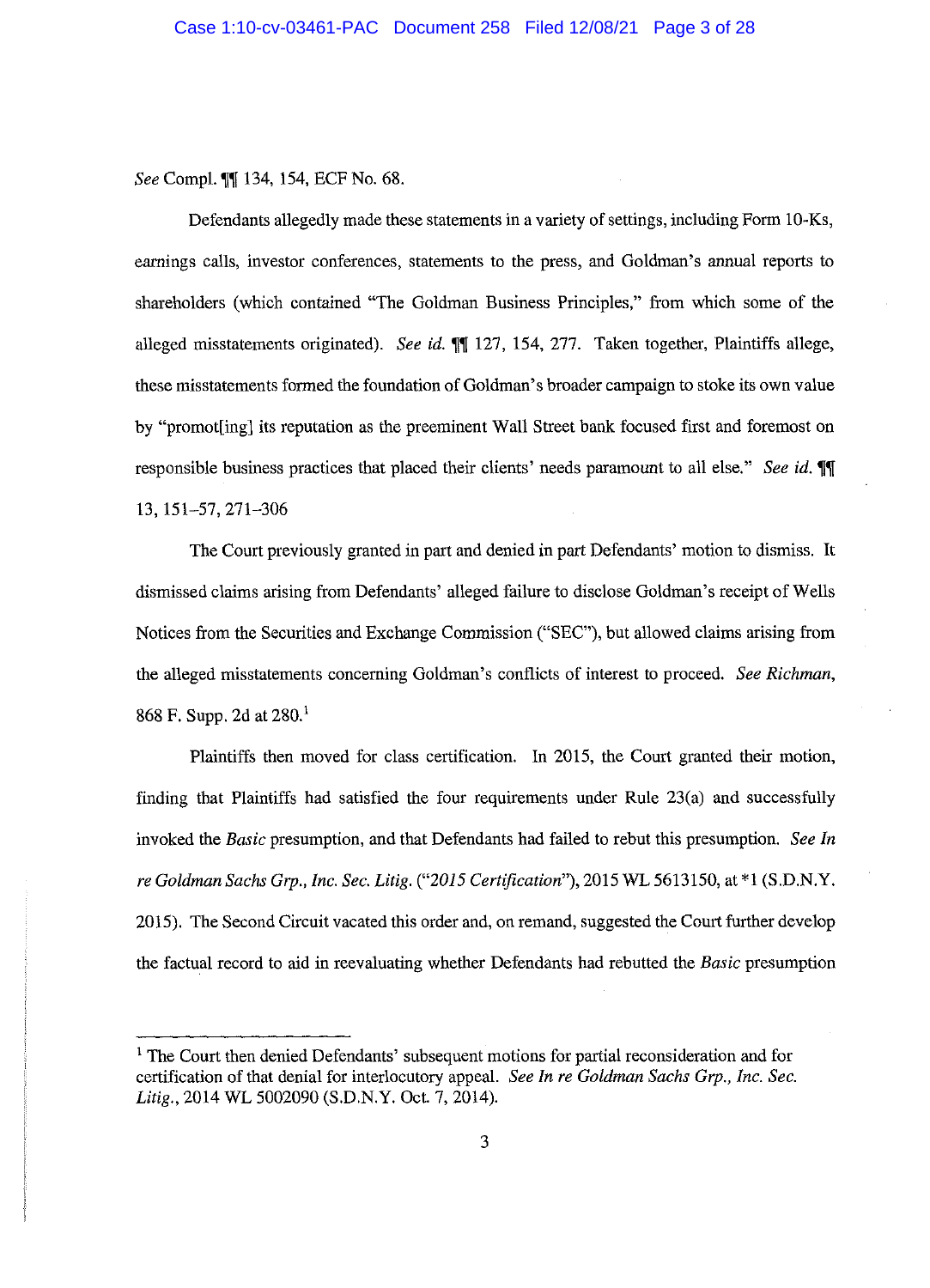by a preponderance of the evidence. *See Ark. Teachers Ret. Sys.* v. *Goldman Sachs Grp., Inc. ("ATRS* I''), 879 F.3d 474,482,484 (2d Cir. 2018). The Court then solicited supplemental briefing from the parties, held an evidentiary hearing, heard oral argument, and thereafter concluded that Defendants had failed to rebut the *Basic* presumption by a preponderance, and again certified the class. *See In re Goldman Sachs Grp., Inc. Sec. Litig. ("2018 Certification"),* 2018 WL 3854757 (S.D.N.Y. Aug. 14, 2018).<sup>2</sup>

Defendants again appealed. This time, the Second Circuit affirmed, holding that this Court had correctly applied the inflation-maintenance theory, properly allocated the burden of rebutting the *Basic* presumption, and permissibly concluded that Defendants had failed to present evidence sufficient to carry that burden. *See Ark. Tchr. Ret. Sys. ("ATRS II"),* 955 F.3d at 271. The Second Circuit also rejected Defendants' argument, raised on appeal, that so-called "general" statements cannot, as a matter of law, impact share price. *Id.* at 267-68.

Defendants then petitioned for, and the Supreme Court granted, certiorari. Before the Supreme Court, Defendants abandoned their argument that what they now labeled "generic" statements could not impact stock price as a matter of *law. See Ark. Tchr. Ret. Sys. ("ATRS III"),*  11 F.4th at 142. Instead, they emphasized that the generic nature of a statement is relevant evidence of price impact as a matter of *fact. See id.* Plaintiffs conceded this point, and the Supreme Court enshrined it in its opinion: "[T]he generic nature of a misrepresentation often is important evidence of price impact that courts should consider at class certification." *Goldman,* 141 S. Ct. at 1958. It then remanded to the Second Circuit because it was "unclear" whether the Second Circuit had done so, *id.* at 1963, and the Second Circuit remanded to this Court for the same reason.

<sup>2</sup>*Aff'd sub nom. Ark. Tchr. Ret. Sys.* v. *Goldman Sachs Grp., Inc.,* 955 F.3d 254 (2d Cir. 2020), *vacated and remanded,* 141 S. Ct. 1951 (2021), *and vacated and remanded sub nom. Ark. Tchr. Ret. Sys.* v. *Goldman Sachs Grp., Inc.,* 11 F.4th 138 (2d Cir. 2021).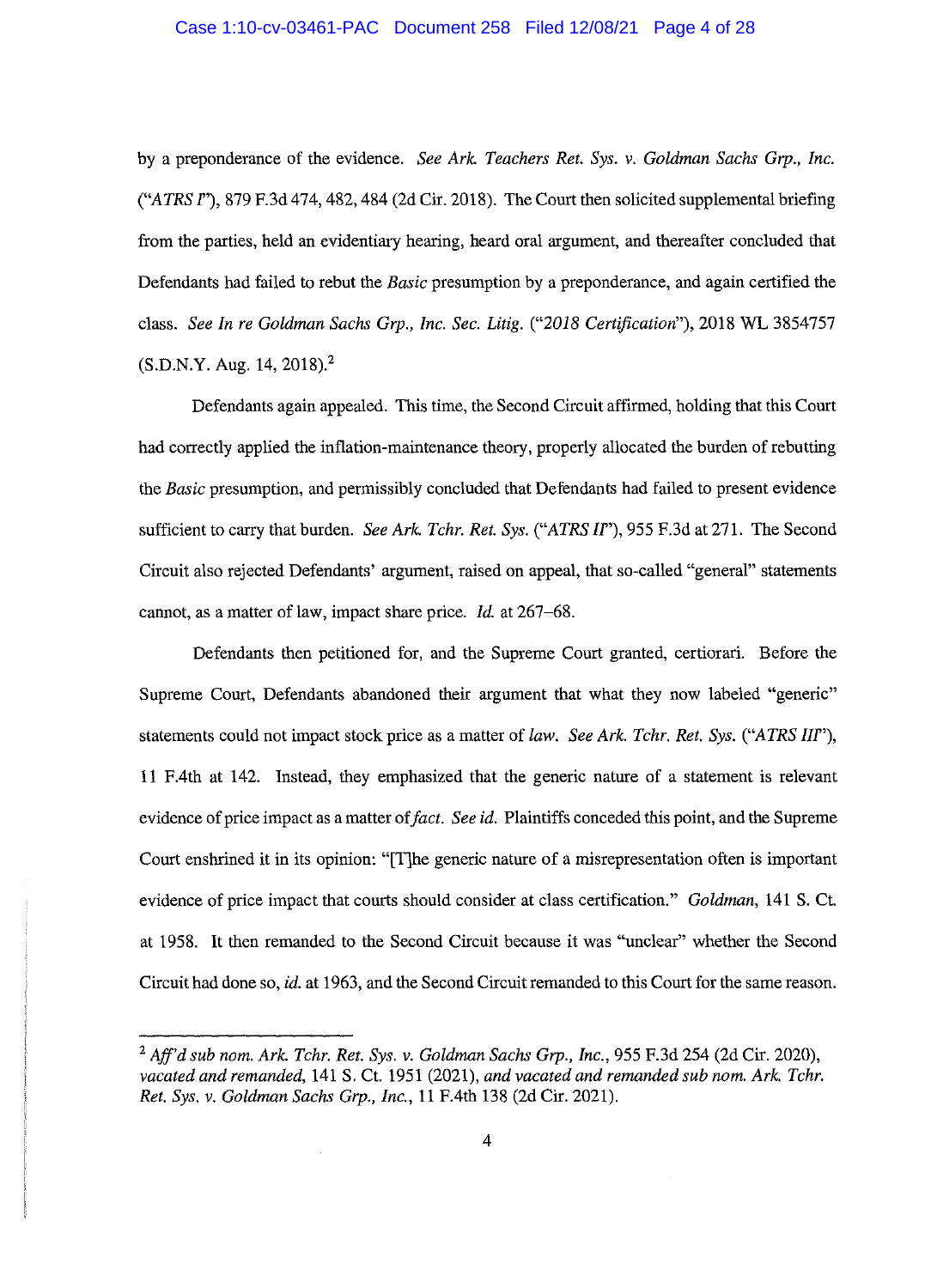*See ATRS III,* 11 F.4th at 143. Upon remand, the Court solicited from the parties two rounds of supplemental briefing to aid its application of the clarified standards set forth above.<sup>3</sup> See ECF No. 249.

#### **DISCUSSION**

### **I. Applicable Law**

#### **a. The** *Basic* **Presumption**

To prevail on a claim under Section 10(b) of the Exchange Act, "a private plaintiff must prove, among other things, a material misrepresentation or omission by the defendant and the plaintiffs reliance on that misrepresentation or omission." *Goldman,* 141 S. Ct. at 1958. As to reliance, plaintiffs may invoke the "*Basic* presumption"—a rebuttable presumption "that an investor presumptively relies on a misrepresentation so long as it was reflected in the market price at the time of his transaction." *Erica P. John Fund, Inc. v. Halliburton Co.,* 563 U.S. 804, 813 (2011); *see also Basic v. Levinson,* 485 U.S. 224, 247 (1988). Plaintiffs invoking the *Basic*  presumption must show that the alleged misstatements were  $(1)$  publicly known and  $(2)$  material,<sup>4</sup> (3) that the stock was traded in an efficient market, and (4) that the plaintiffs in fact traded the stock between the time of the alleged misrepresentations and subsequent corrective disclosures. *Halliburton Co. v. Erica P. John Fund, Inc.,* 573 U.S. 258, 268 (2014).

The *Basic* presumption has "particular significance" at the class certification stage. *See* 

<sup>&</sup>lt;sup>3</sup> Upon reviewing the record, the Court determined both parties had already submitted evidence that fully addressed the factual issues raised in the remand orders, including the extent to which the alleged misstatements were too generic to influence Goldman's stock price. It therefore did not invite the parties to supplement the substantial evidentiary record already in place from the 2018 and 2015 class certification proceedings. *See* ECF No. 249.

<sup>4</sup>Because the *Basic* presumption's materiality requirement "does not bear on Rule 23's predominance requirement" and therefore "should be left to the merits stage," plaintiffs need not show materiality at the class certification stage. *Goldman,* 141 S. Ct. at 1959 (citing *Amgen Inc. v. Connecticut Ret. Plans* & *Tr. Funds,* 568 U.S. 455, 466--68 (2013)).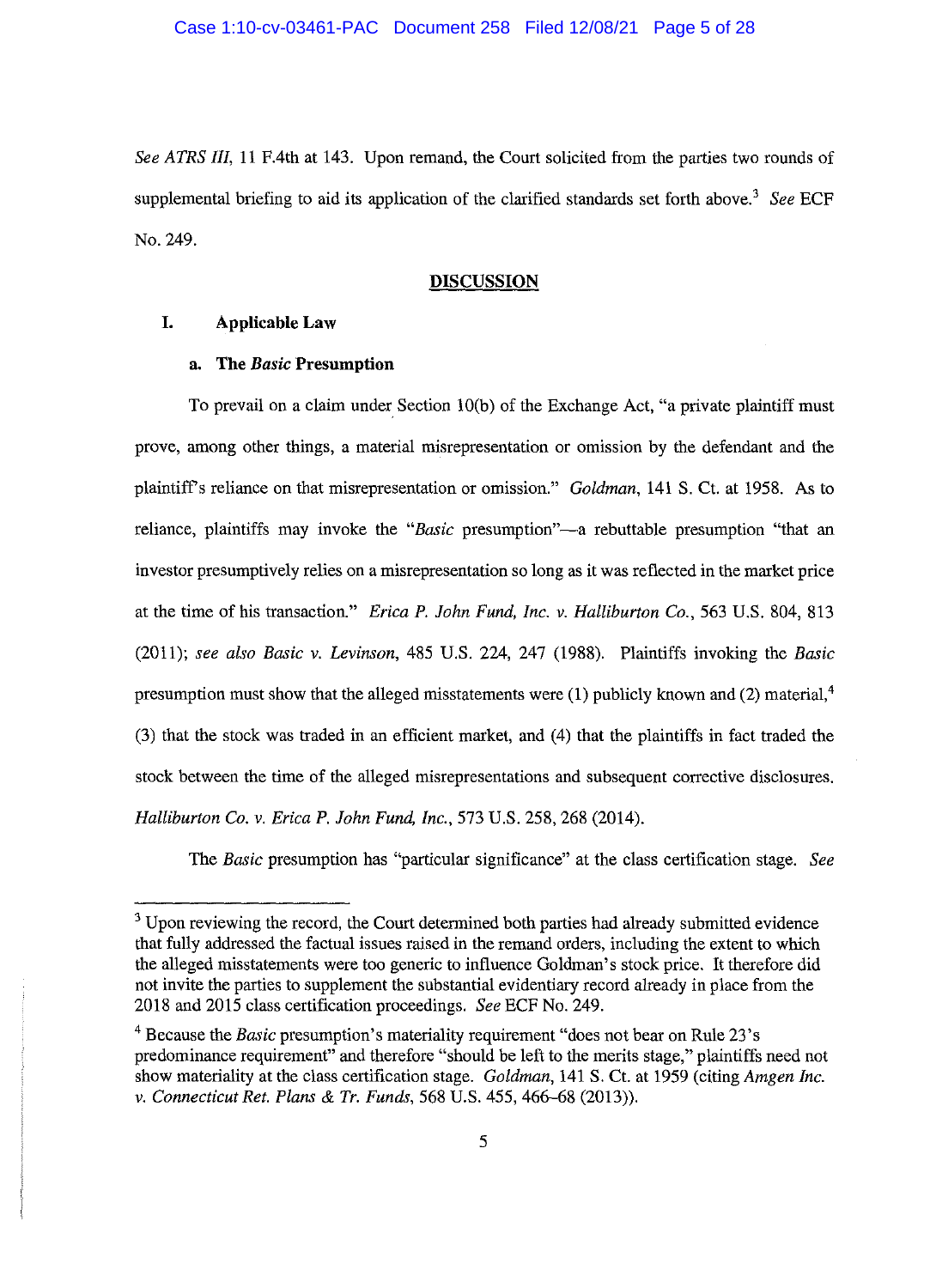#### Case 1:10-cv-03461-PAC Document 258 Filed 12/08/21 Page 6 of 28

*Amgen Inc. v. Connecticut Ret. Plans and Tr. Funds,* 568 U.S. 455, 462 (2013). This is because plaintiffs seeking class certification under Rule 23(b )(3) of the Federal Rules of Civil Procedure must show, *inter alia,* that "questions of law or fact common to class members predominate over any questions affecting only individual members."<sup>5</sup> Fed. R. Civ. P. 23(b)(3); *Amchem Prod., Inc. v. Windsor,* 521 U.S. 591, 594 (1997) ("Rule 23(b)(3)'s predominance requirement ... tests whether proposed classes are sufficiently cohesive to warrant adjudication by representation."). Absent the *Basic* presumption, therefore, questions as to each individual plaintiff's reliance "ordinarily would defeat predominance" and, by extension, class certification. *Goldman,* 141 S. Ct. at 1959.

Although it eases plaintiffs' class certification efforts, the *Basic* presumption is not a blank check. It may be rebutted at the class certification stage through a showing that the alleged misstatements in fact had no impact on stock price. *Basic Inc. v. Levinson,* 485 U.S. 224, 248 (1988). Defendants must show a complete lack of price impact by a preponderance of the evidence. *Goldman,* 141 S. Ct. at 1963 (adding that "[t]he defendant's burden of persuasion will have bite only when the court finds the evidence in equipoise—a situation that should rarely arise"). In sum, at the class certification stage, "[t)he district court's task is simply to assess all the evidence of price impact--direct and indirect-and determine whether it is more likely than not that the alleged misrepresentations had a price impact." *Id.* 

#### **b. Inflation-Maintenance Theory**

Price impact may arise from misstatements taking either of two forms: (1) those that

 $<sup>5</sup>$  As the Court has already held, and as Defendants do not contest, the four prerequisites under</sup> Rule 23(a)-numerosity, commonality, typicality, and adequacy-are satisfied in this case. *See*  Fed. R. Civ. P. 23(b)(3); *2015 Certification,* 2015 WL 5613150, at \*2-3, *vacated on other grounds, ATRS I,* 879 F.3d 474 (2d Cir. 2018).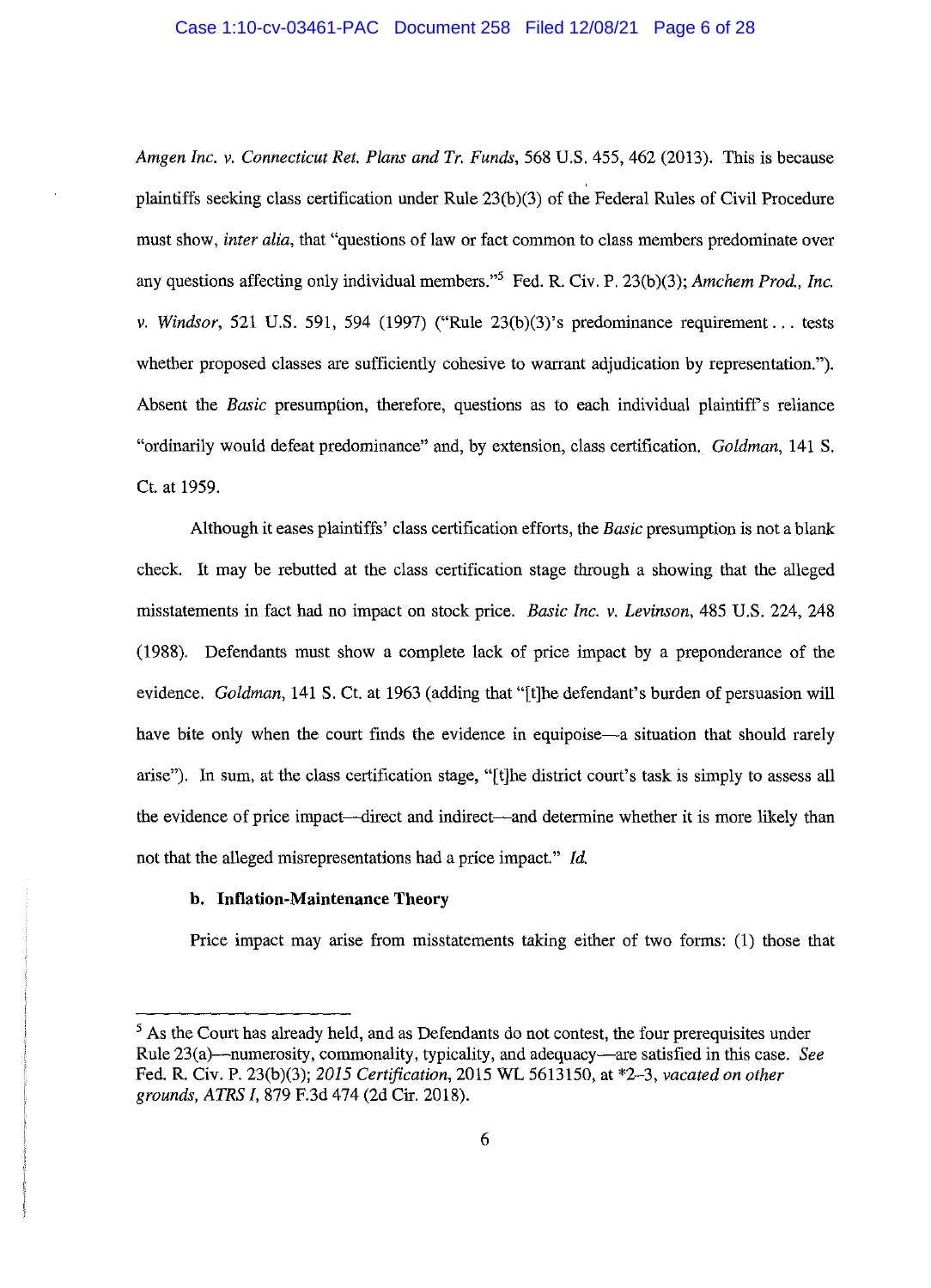#### Case 1:10-cv-03461-PAC Document 258 Filed 12/08/21 Page 7 of 28

fraudulently introduce inflation into the stock price ("inflation introduction"), or (2) those that fraudulently maintain an already inflated stock price ("inflation maintenance"). *See In re Vivendi, S.A. Sec. Litig.,* 838 F.3d 223, 257 (2d Cir. 2016). Where, as here, the misstatements are not alleged to have introduced additional inflation, price impact is measured by "the amount that the stock's price would have fallen without the false statement." *See Goldman,* 141 S. Ct. at 1961.<sup>6</sup> Importantly, for inflation-maintenance claims, "once a company chooses to speak, the proper question for purposes of our inquiry into price impact is not what might have happened had a company remained silent, but what would have happened if it had spoken *truthfully." Vivendi,*  838 F.3d at 258 (emphasis in original).

### **c. Supreme Court and Second Circuit Guidance**

In its review of the Second Circuit's order affirming this Court's 2018 Certification, the Supreme Court offered several "clarifications of the legal standard" governing class certification. *See ATRS Ill,* 11 F.4th at 143 (characterizing *Goldman,* 141 S. Ct. at 1958-63). These included confirmation of the Second Circuit's prior holding that a Basic-rebutting defendant is subject to a preponderance of the evidence standard. *See Goldman,* 141 S. Ct. at 1963.

The Supreme Court also offered additional "new ideas," *see ATRS III,* 11 F.4th at 143, to apply upon remand.

*First,* it held that, as a matter of *fact*, the "generic nature of a misrepresentation often is important evidence of price impact that courts should consider at class certification ... regardless whether the evidence is also relevant to a merits question like materiality." *Goldman,* 141 S. Ct.

<sup>&</sup>lt;sup>6</sup> The Supreme Court offered this characterization of the inflation-maintenance theory, but declined to express any view as to its "validity," or its "contours." *See Goldman,* 141 S. Ct. at 1959 n.1. Unlike the Supreme Court, this Court is of course bound by the Second Circuit's inflation-maintenance jurisprudence as set forth in *Vivendi* and progeny. *See* 838 F.3d 223.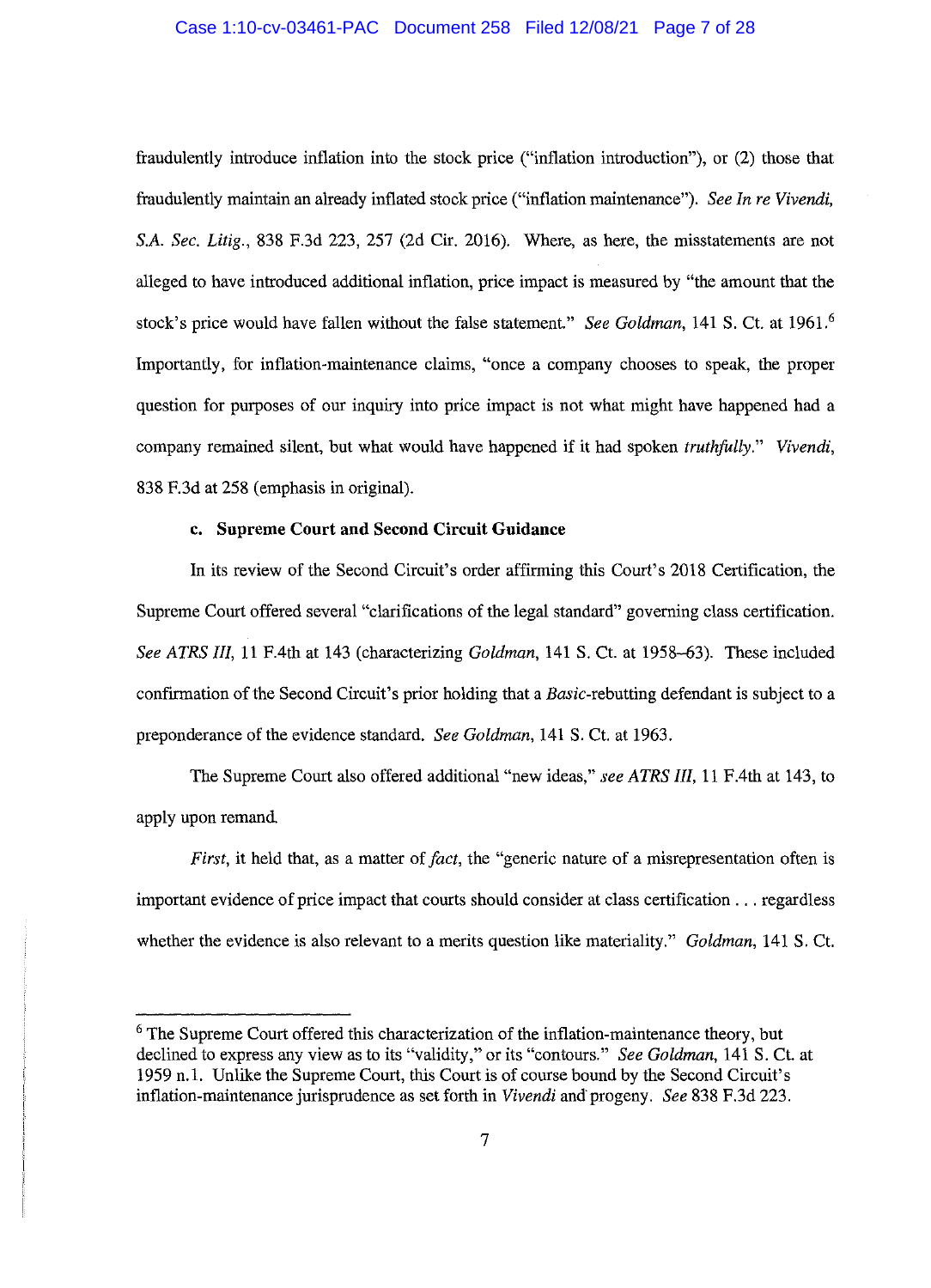#### Case 1:10-cv-03461-PAC Document 258 Filed 12/08/21 Page 8 of 28

at 1958. It also cautioned that, although courts must not misconstrue this overlap as grounds to "refuse to consider" evidence relevant to both materiality and price impact at the class certification stage, they must "resist[] the temptation" to allow merits issues, "including materiality," to slither into their price impact analysis. *Id.* at 1961 n.2 (quoting *In re Allstate Corp. Sec. Litig.,* 966 F.3d 595, 608-09 (7th Cir. 2020)).

*Second,* the Supreme Court offered guidance as to how such genericness interacts with the inflation-maintenance theory's central inference—that "front-end inflation" maintained through alleged misstatements corresponds to "back-end price drop" when subsequent corrective disclosures evaporate that inflation. *Goldman,* 141 S. Ct. at 1961. It held that this narrative "starts to break down" where more generic misstatements are set against more specific corrective disclosures. *Id.* Such a "mismatch," the Supreme Court explained, would tend to undermine the inference that "the specific disclosure actually corrected the generic misrepresentation," and therefore make it less likely that "back-end price drop" in *fact* equals "front-end inflation." *Id.* 

*Third*, the Supreme Court reiterated that district courts should be "aided by a good dose of common sense" as they consider all evidence probative of price impact. *Goldman,* 141 S. Ct. at 1960 (internal quotation marks and citations omitted).

### **II. Evidence of Price Impact**

The parties have presented the Court with extensive evidence concerning price impact, through multiple rounds of briefing and supplemental briefing, numerous expert reports, and a two-day proceeding involving both an evidentiary hearing and oral argument.

Because Plaintiffs' claims fall within the inflation-maintenance, rather than the inflationintroduction, strain of Rule lO(b) claims, any price impact must be measured via stock price decreases occurring after the alleged misstatements were revealed to be false. *See, e.g., Pearlstein*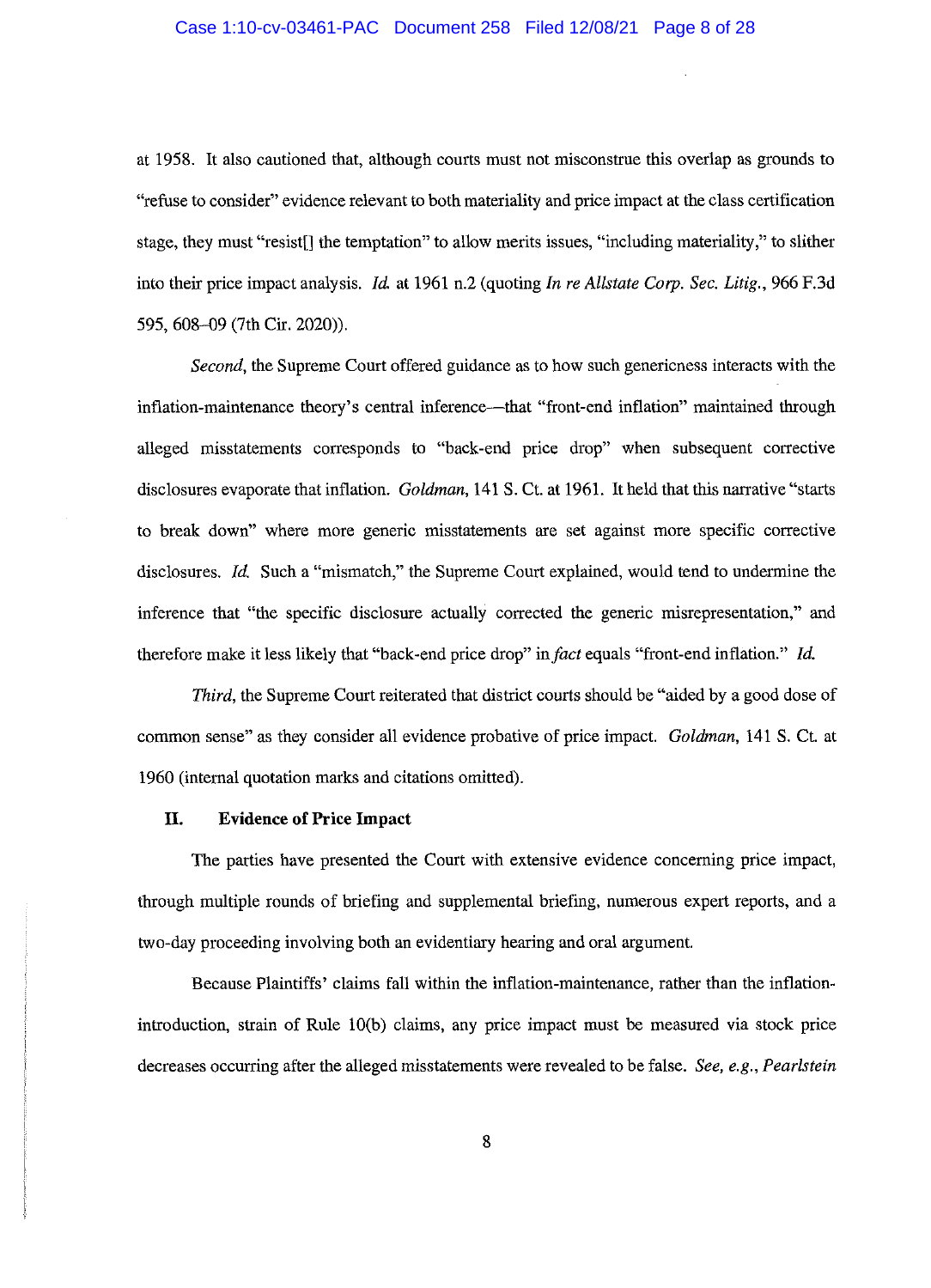*v. Black.Berry Ltd.,* No. 13-CV-7060 (CM), 2021 WL 253453, at \*17-18 (S.D.N.Y. Jan. 26, 2021); *see also ATRS II,* 955 F.3d at 264-65 (contrasting price impact analysis in inflation-maintenance contexts from the "classic" inflation-introduction scenario).

### **a. Plaintiffs' Evidence**

Plaintiffs have submitted evidence of three such occurrences.7 *First,* they cite a 12.79% decrease (or  $-9.27\%$  abnormal return)<sup>8</sup> in Goldman's stock price on April 16, 2010 following a public disclosure accusing Goldman of sponsoring a synthetic CDO (the "ABACUS CDO") without disclosing that the hedge fund Paulson & Co. Inc. had played a "significant role" in its portfolio selection process, chosen risky mortgages it "believed would perform poorly or fail," and then shorted (bet against) the ABACUS CDO's success. *See 1/30/2015* Finnerty Decl. **11** 52-63, ECF No. 193-11; Compl. **11** 53, 64, 81, 307.

*Second,* Plaintiffs cite a 9.39% decrease (or -7.75% abnormal return) in Goldman's stock price on April 30, 2010 following public reports that Goldman had committed securities fraud in its mortgage trading practices. *See* 1/30/2015 Finnerty Decl. **(1)** 68-75.

*Third*, Plaintiffs cite a 2.21% decrease (or -4.52% abnormal return) in Goldman's stock price on June 10, 2010 following public reports of Goldman's alleged conflicts surrounding another CDO (the "Hudson CDO"). *See* 1/30/2015 Finnerty Decl.  $\P\P$  76-81.

Plaintiffs' expert, Dr. John Finnerty, opined that all three price decreases were statistically

<sup>7</sup>Plaintiffs initially alleged four corrective disclosures. *See* Comp\. **,i,r** 316-17, 333. At the evidentiary hearing, however, they presented only three such price declines, abandoning the fourth, which Dr. Finnerty had concluded was not statistically significant. *See* July 25, 2018 Tr. 43, 180-81, ECF No. 233; *see also* Pis. Remand Mem. 9 n.8, ECF No. 253.

<sup>8 &</sup>quot;Abnormal return" refers to the difference between a stock's actual return and its expected return "based on general stock market price movements and industry-related factors that are unrelated to the specific event that is being examined, as reflected in the changes in the prices of stocks of firms in the same industry." 1/30/2015 Finnerty Decl. **[32.**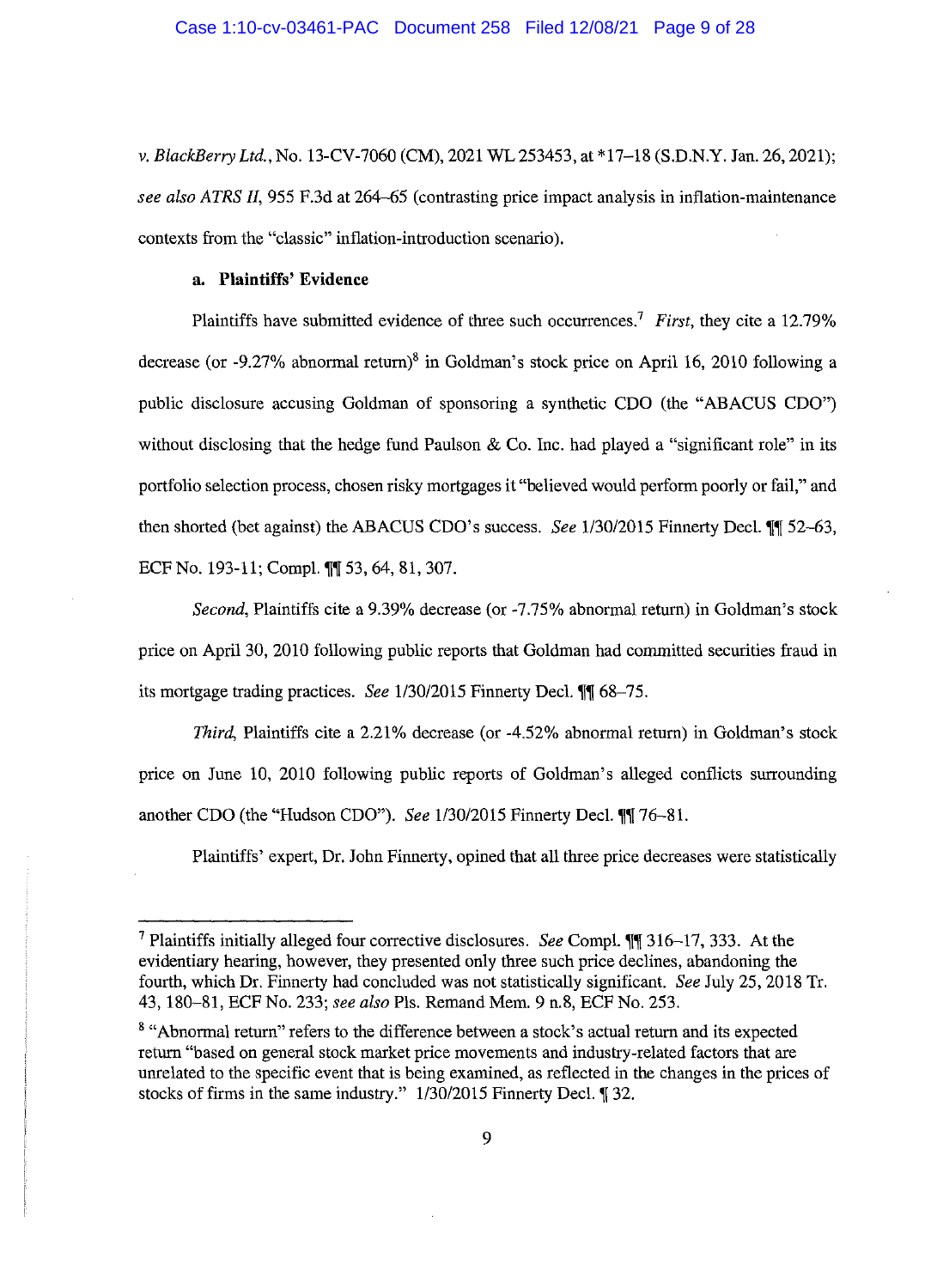#### Case 1:10-cv-03461-PAC Document 258 Filed 12/08/21 Page 10 of 28

significant, and that each was caused by the public disclosure of news concerning Goldman's conflicts. *See* 1/30/2015 Finnerty Decl.  $\P\P$  43-45, 52-63, 68-80. From his analysis, Dr. Finnerty attributed the pre-disclosure inflation in Goldman's stock price to the company's failure to (1) disclose and manage its conflicts of interest, (2) comply with its own stated business principles, and (3) disclose the resulting reputational risks. July 25, 2018 Tr. 196. He further testified that the alleged misstatements maintained this inflation by omitting "information which, if it had been disclosed, would have caused the inflation to come out of [Goldman's] stock sooner than it did." *Id.* at 199.

# **b. Defendants' Rebuttal Evidence**

#### *Dr. Gompers and Dr. Choi*

At the 2018 evidentiary hearing, Defendants called two experts, Dr. Paul Gompers and Dr. Stephen Choi, who opined that the alleged misstatements had no price impact, and instead ascribed the entirety of Plaintiffs' cited price drops to news spotlighting enforcement actions against Goldman. Dr. Gompers reviewed news reports from 36 earlier dates<sup>9</sup> that he testified had contained "largely the same information about the CDO mortgage business and those conflicts as were embedded in the Abacus complaint or the rumored Hudson investigation." July 25, 2018 Tr. 59-69, ECF No. 233. From his analysis, Dr. Gompers concluded that news of Goldman's conflicts did not affect its stock price on any of these 36 dates *(see 4/6/2015 Gompers Decl.* 11) 48–60, ECF No. 193-4) and played no role in the three stock declines cited by Plaintiffs *(see id.* at **11** 61-95), and therefore that the alleged misstatements had no impact on Goldman's stock price during the Class Period (see 7/2/2015 Gompers Rep. <sup>1</sup>] 80-124, ECF No. 193-6).

<sup>&</sup>lt;sup>9</sup> Dr. Gompers initially identified 34 dates, and later incorporated two additional articles into his analysis. *See* Defs.' Supp. Mem. 8 n.5, ECF No. 192.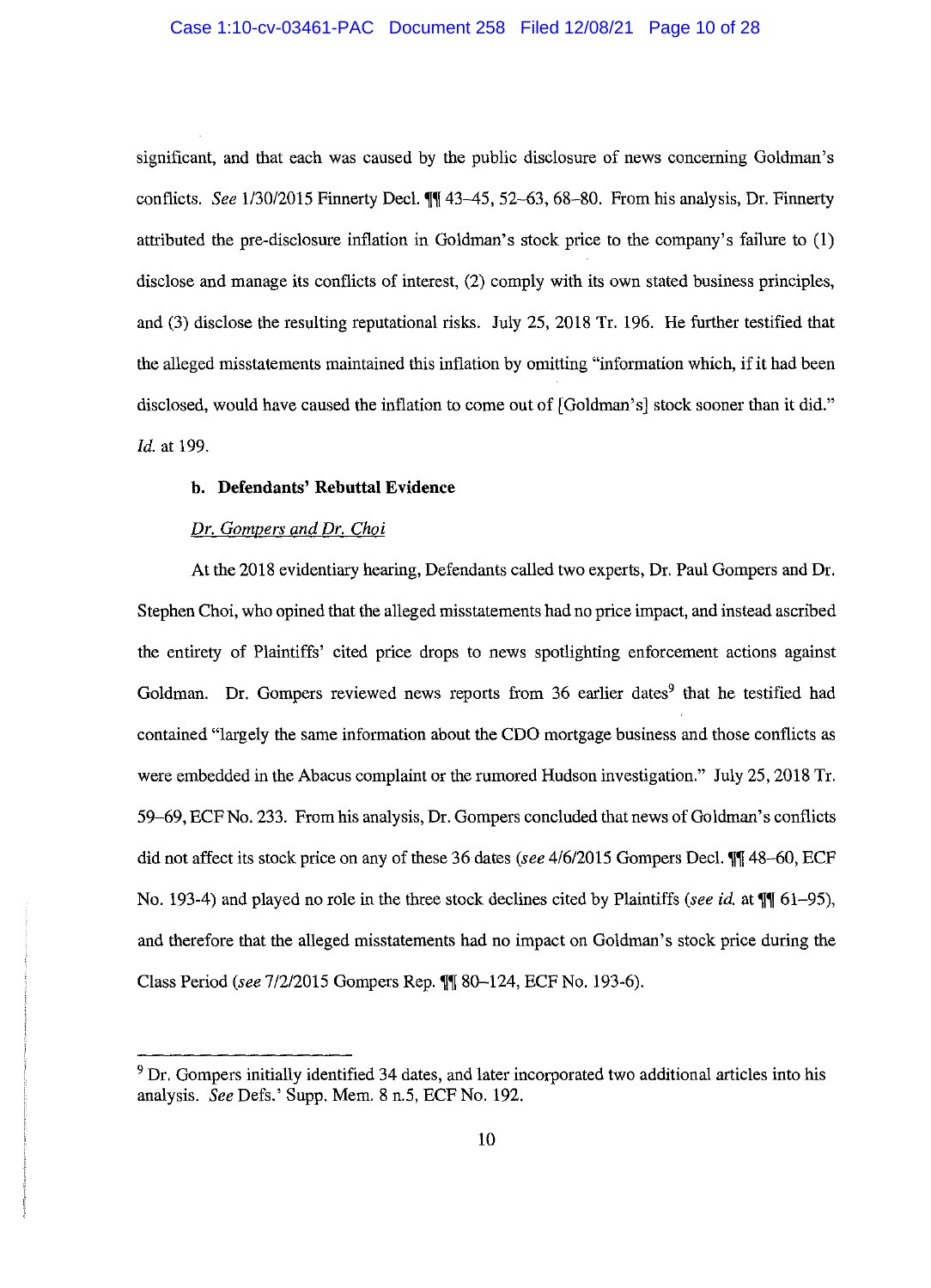#### Case 1:10-cv-03461-PAC Document 258 Filed 12/08/21 Page 11 of 28

Dr. Choi opined that Plaintiffs' three cited price drops were attributable exclusively to news of enforcement activities against Goldman, irrespective of the underlying allegations. He reached this conclusion by way of an event study centered around the April 16, 2010 post-ABACUS disclosure price decline. *See* 7/2/2015 Choi Deel. **,i,i** 24-56, 66--81, ECF No. 193-8. He did not conduct event studies for the other two price declines. July 25, 2018 Tr. 116--17, 119-20.

In his study, Dr. Choi compiled a dataset of 117 enforcement actions from 2010-14, from which he identified a total of just four other actions that shared three unusual characteristics with the ABACUS enforcement action. 7/2/2015 Choi Decl. **11** 31–38. These traits, which he dubbed "severity factors" *(see* July 25, 2018 Tr. 100-01) included: (1) the fact that the announcement of the ABACUS enforcement action, unlike most SEC actions, was not accompanied by a concurrent announcement that the action had been resolved (i.e., settled); (2) the SEC's charges against Goldman included fraud or scienter-based charges; and (3) the ABACUS enforcement action included charges against an individual (employee Fabrice Tourre), in addition to those brought against the company as a whole. 7/2/2015 Choi Decl. **1** 30. Per Dr. Choi, these three traits were typical of the more severe enforcement actions in his dataset. *See 7/2/2015* Choi Decl. *446.*<sup>10</sup> Averaging the four qualifying data points, Dr. Choi calculated an expected abnormal return for enforcement events sharing these three severity factors, and then used a two-sample t-test to calculate the difference between this control value and the actual post-ABACUS disclosure abnormal return, which he concluded was not statistically significant. 7/2/2015 Choi Decl. **[1]** 24– 42; July 25, 2018 Tr. 176–77. Accordingly, he credited the entirety of the post-ABACUS disclosure price decline to news of the enforcement action itself, rather than to the underlying

<sup>&</sup>lt;sup>10</sup> The first severity factor alone implicated "four of the six actions in the entire 117 enforcement action dataset with the largest negative abnormal returns." 7/2/2015 Choi Decl. **|**46.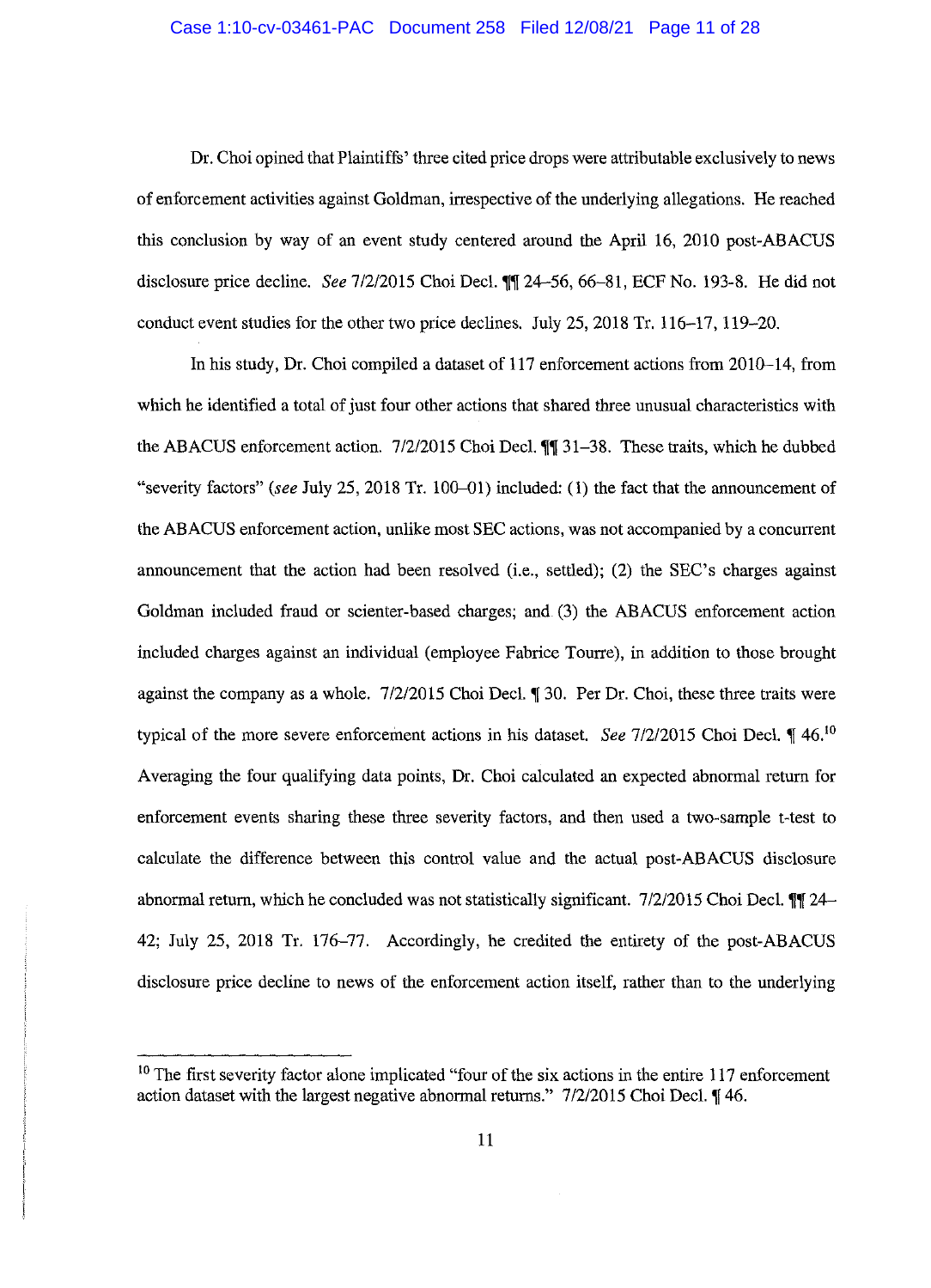#### Case 1:10-cv-03461-PAC Document 258 Filed 12/08/21 Page 12 of 28

revelations concerning Goldman's conflicts. 7/2/2015 Choi Decl. **\ff** 24-42.

#### *Dr. Starks*

Although they did not call Dr. Starks to testify at the evidentiary hearing, and only briefly cited to her work in their 2018 supplemental briefing as a buttress for Dr. Choi's analysis *(see*  Defs.' Supp. Mem. 11, 20, ECF No. 192), Defendants have once again changed course; they now shift considerable weight onto Dr. Laura Starks' expert submission. In her report, which was submitted and reviewed prior to the 2018 Certification, Dr. Starks opined that in her experience investors do not find "general" and "aspirational" statements regarding a company's business principals, client franchise quality, reputation, or management of conflicts of interest "to be pertinent to making investment decisions." Starks Rep.  $\mathbb{N}$  19, 27–47, ECF No. 193-10. Because, in Dr. Starks' view, Goldman's alleged misstatements fell into this category of statements inapposite to "a company's future financial performance and value"—and because they echoed similar statements from over 30 other prominent corporations, including several Goldman competitors—they did not "contain information that can be used in investment decision-making." *Id.* at *||* 19, 27-47, 80, Ex. 6.

Dr. Starks attempted to reinforce these opinions through analysis of 880 contemporary analyst reports, initially compiled by a prior expert in this litigation. *See Starks Rep.*  $\mathbb{I}$  52.<sup>11</sup> From

<sup>&</sup>lt;sup>11</sup> Dr. Starks' analysis derived in part from the work of Charles Porten, CFA, Defendants' earlier expert whose reports were presented to the Court prior to its 2015 Certification. *See* Porten Decl., ECF No. 146. Mr. Porten also did not appear at the 2018 evidentiary hearing, and Defendants have not relied on his analysis or conclusions in either their 2018 or 2021 briefing. Nonetheless, the Court has reviewed his work, which closely tracked Dr. Starks' subsequent methodology: Mr. Porten also compiled and reviewed the same 880 pre- and post-disclosure securities analyst commentary. *See id.* at  $\P$  20-24; Starks Rep.  $\P$  52 n.70 (noting that Dr. Starks excluded four of Mr. Porten's original 884 reports). He similarly concluded (1) that, because these reports "did not discuss the alleged misstatements," the misstatements had no price impact (Porten Decl. **11** 12, 24–51); and (2) that based on his experience, analysts "typically do not comment on the types of statements at issue in this matter, which are generic in nature ... and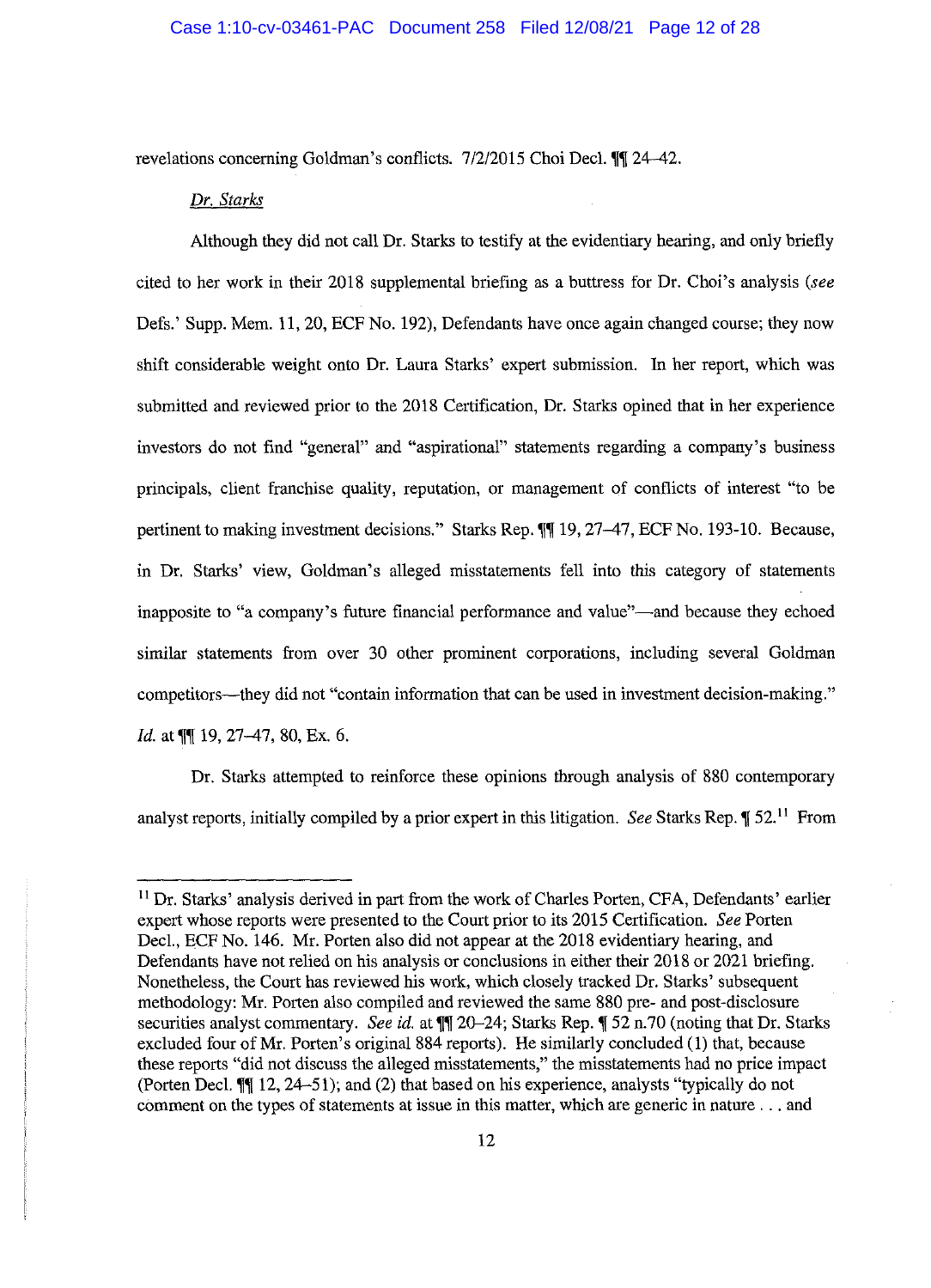her review, she determined none of these reports—neither those published prior to the alleged corrective disclosures, nor those published after the ABACUS disclosure—referred to the alleged misstatements. *Id.* at  $\mathbb{M}$  48-79. Thus, she reasoned, the alleged misstatements could not "have been utilized for investment decision-making during the Class Period." *Id.* at  $\P$ [19, 80.

### **c. Plaintiffs' Surrebuttal Evidence**

Plaintiffs' expert, Dr. Finnerty, offered several critiques of his counterparts' opinions.

# *Dr. Gompers and Dr. Choi*

Addressing Dr. Gompers' analysis, Dr. Finnerty attributed the lack of abnormal price movement on the 36 cited dates to his observation that the prior reports either contained other information (such as credible denials by Goldman or commentary that the conduct described was proper) or *lacked* the kind of information (such as specific details or hard evidence) subsequently found "for the first time" in the alleged corrective disclosures. July 25, 2018 Tr. 157-67, 169-71. He then criticized Dr. Choi's attempts to distinguish the enforcement actions from the underlying conduct that was, in Dr. Finnerty's view, "inextricably tied" to those actions. *Id.* at 174; *see*  Finnerty Rebuttal Rep. **W** 105-16, ECF No. 193-14. He further dismissed Dr. Choi's four-action sample as "too small," too noisy, and too factually distinct from Goldman's situation to be reliable. Finnerty Rebuttal Rep. **11** 93-104.

# *Dr. Starks*

As to Dr. Starks' opinion that investors do not rely upon purportedly generic misstatements concerning conflicts and business principles when making investment decisions, Dr. Finnerty countered that this assertion takes for granted investors' belief that companies are in fact adhering to those principles in the first place. Finnerty Rebuttal Rep. *[125.* "[O]nce investors learn of a

are not unique to Goldman Sachs" *(id.* at  $\P$  12, 52-61).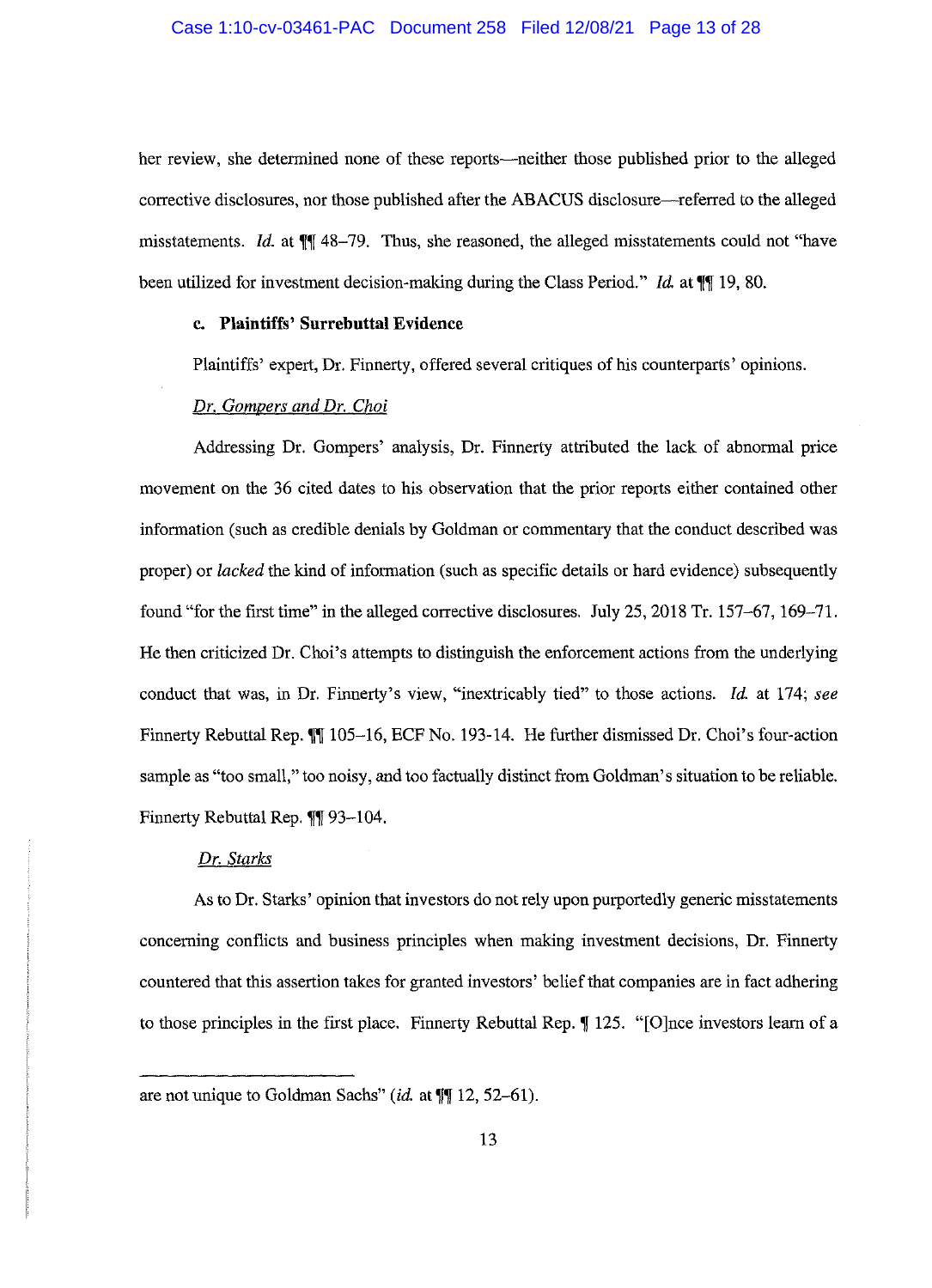#### Case 1:10-cv-03461-PAC Document 258 Filed 12/08/21 Page 14 of 28

company's violation of its business principles or its failure to manage its conflicts of interest effectively," he explained, investors would certainly find *that* information relevant. *Id.* at **[127.** He added that Dr. Starks failed to account for this dynamic with respect to the other companies she cited as having made similar statements. *Id.* at **f** 128.

Dr. Finnerty also criticized the "unreasonably narrow scope" of Dr. Starks' methodology. Finnerty Rebuttal Rep. **11** 129-32. Not only did Dr. Starks limit her review to securities analysts' reports, ignoring articles from *The Wall Street Journal* and the *Associated Press* along with other prominent market commentary, but she was also too restrictive in her search criteria-limiting her hunt to direct quotations and explicit attributions while neglecting remarks that paraphrased the alleged misstatements or made reference to their subject matter. *Id.* As a result, Dr. Finnerty observed, Dr. Starks' analysis failed to acknowledge the significant esteem and weight many of these analyst reports ascribed to Goldman's conflicts infrastructure and reputation.<sup>12</sup> These included, *inter alia,* a CIBC analyst report that "Goldman is very careful about the conflicts or perceived conflicts that emerge, and actually has a full time partner monitoring conflicts" *(see*  Exhibit 19, ECF No. 201-5, at 77), a Merrill Lynch analyst report that "we believe that Goldman has actually tended its customer-oriented business carefully, which explains . . . the absence of major conflict problems" *(see* Exhibit 21, ECF No. 201-7, at 3), and a Wachovia report that

<sup>&</sup>lt;sup>12</sup> Defendants did not call Dr. Starks as a witness, and she therefore was not subject to crossexamination at the 2018 evidentiary hearing. Plaintiffs have included in their subsequent briefing soundbites from her deposition, in which they claim she gave testimony that "seriously undermined" her work, including admissions that analysts whose reports she reviewed often discussed the underlying "subject matter" of the alleged misstatements, and that these issues were "important" to investors, who would have "reacted if Goldman had told the truth" about those issues. *See* Pls' Reply Mem. 2-3, ECF No. 256 (apparently quoting Dr. Starks' deposition). Because the Court again deems the existing record, which does not contain the relevant deposition transcripts, sufficient to resolve the instant motion, it declines to consider these statements.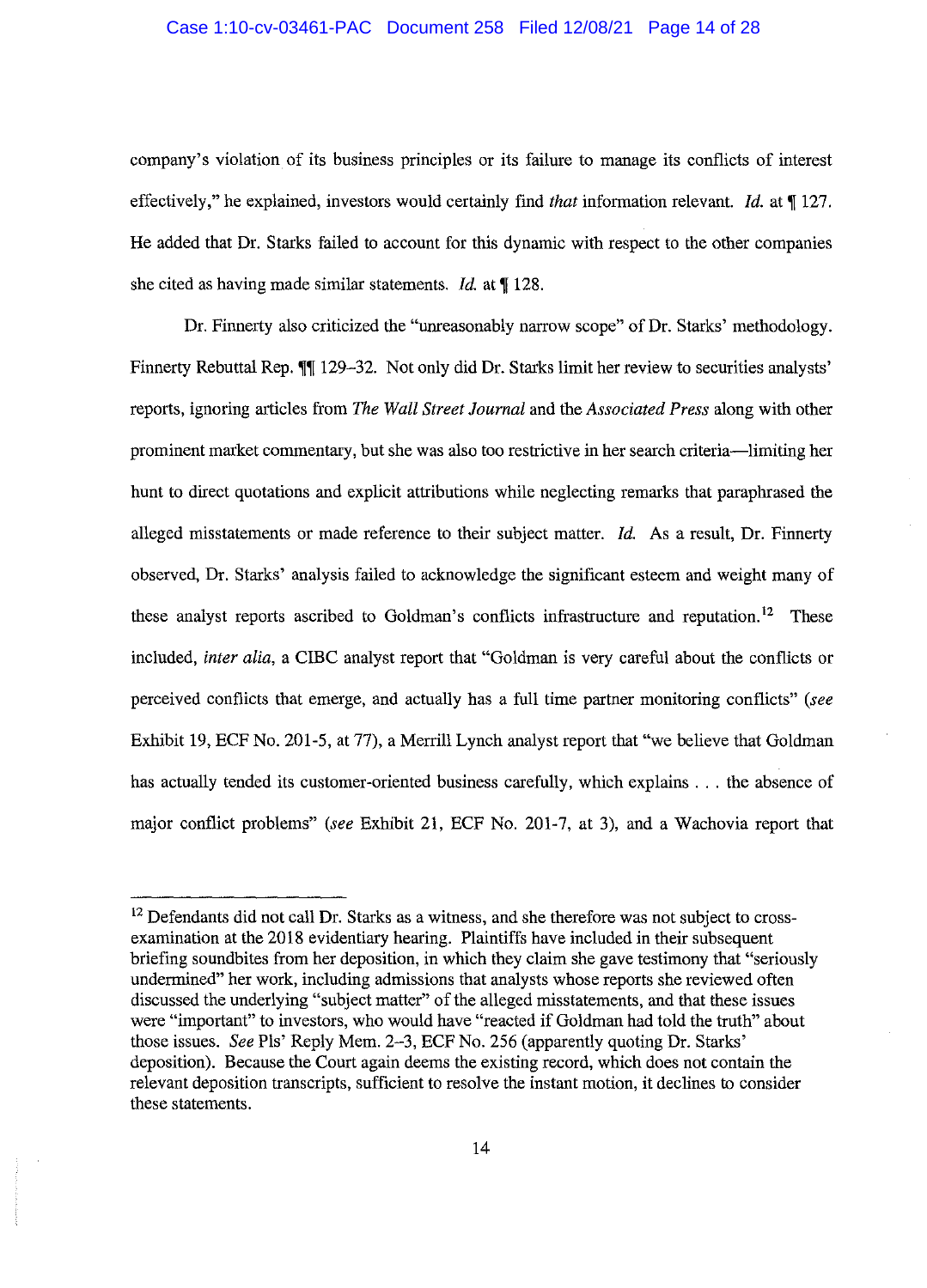#### Case 1:10-cv-03461-PAC Document 258 Filed 12/08/21 Page 15 of 28

Goldman's "sterling reputation should allow the company to drive above-average profit growth, resulting in premium valuation over time" *(see* Pis.' Summary 4, ECF No. 215-2). <sup>13</sup>

From bis own review of market commentary, Dr. Finnerty concluded Goldman's stock price inflation and subsequent price declines were "in fact related to the alleged misrepresentations concerning the conflicts of interest management, the business principles, and Goldman's reputation." July 25, 2021 Tr. 179. Conflict of interest management, he opined, was especially at the forefront of investors' minds. *Id.* at 168. Here, Dr. Finnerty relied upon, and presented to the Court, pre- and post-disclosure market commentary. This included, *inter alia,* some of the same market analysis discussed above, as well as other commentary from Merrill Lynch that "conflict management process is clearly taken extremely seriously" at Goldman, and that the company "manages conflicts, rather than simply avoiding them, in order to maximize the value of its franchise." Finnerty Presentation 15, ECF No. 215-1. It also included post-disclosure commentary foreboding "serious ... reputational effects" for Goldman, questioning the company's ethos of "trust, integrity and putting clients' interests first," citing its "'14 Business Principles,' which preach an almost militant philosophy of putting the client before the firm," and observing "[n]ow, it's that very philosophy that has been questioned by the government." *Id.* at 25-28.

### **III. Analysis**

### **a. The** *Basic* **Presumption**

"The parties agree that plaintiffs established the preliminary elements to invoke the *Basic*  presumption of reliance." *ATRS I,* 879 F.3d at 484. Their sole dispute at this stage of the litigation

<sup>&</sup>lt;sup>13</sup> Dr. Starks did acknowledge analyst discussion of "reputational damage" to Goldman in the wake of the enforcement revelations, which she attributed to the "potential DOJ investigation and the negative sentiment against Wall Street," without reference to the underlying conduct that sparked the enforcement actions. *See Starks Rep.*  $\P\P$  64, 73.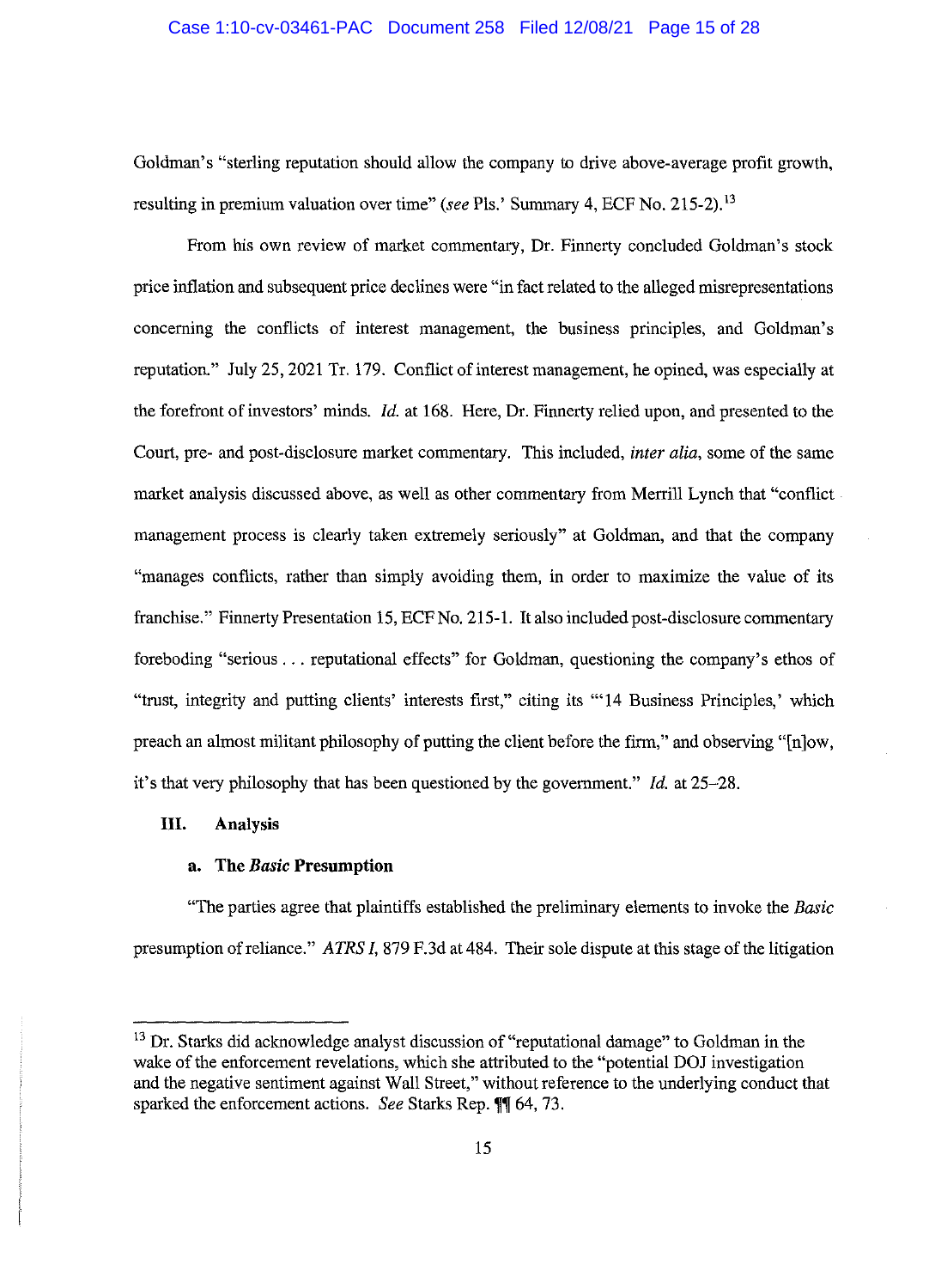#### Case 1:10-cv-03461-PAC Document 258 Filed 12/08/21 Page 16 of 28

is whether Defendants have met their burden to rebut the presumption through showing, by a preponderance of the evidence, that the alleged misstatements had no price impact.

In its now-vacated 2018 Certification, the Court concluded Dr. Finnerty's model had "at the very least, establishe<sup>[d]</sup> a link between the news of Goldman's conflicts and the subsequent stock price declines," and that Defendants had failed to present evidence sufficient to sever that link. 2018 WL 3854757, at \*4–6. The Supreme Court has since clarified that courts may not end their inquiry there. They must also evaluate whether the subsequent inference required for class certification under the inflation-maintenance theory—that back-end price drop corresponds with front-end inflation maintained through alleged misstatements-is fatally undermined by the generic nature of those misstatements, a "mismatch" in genericness between misstatement and corrective disclosure, or other common-sense factors. *Goldman,* 141 S. Ct. at 1958-63.

Accordingly, the Court revisits the evidence in light of this fresh guidance.

# **b. Plaintiffs' Persuasive Evidence of Price Impact**

Plaintiffs have persuasively established a link between the public revelations concerning Goldman's conflicts of interest and the subsequent stock price declines. Through Dr. Finnerty, they have identified three statistically significant price drops immediately following public, damaging reports as to Goldman's questionable management of its conflicts, including credible allegations that it deliberately bet against its own clients. Unlike the pre-ABACUS disclosure reporting cited by Dr. Gompers, these disclosures were colored with inflammatory and granular detail, and substantiated with evidence from inside Goldman itself. Plaintiffs' expert, Dr. Finnerty, conducted a thorough analysis linking the stock price declines to news detailing "for the first time" (see July 25, 2018 Tr. 170–71) Goldman's purportedly problematic conflict management—that is, to the *conduct* underlying the reported enforcement actions, not merely the actions themselves.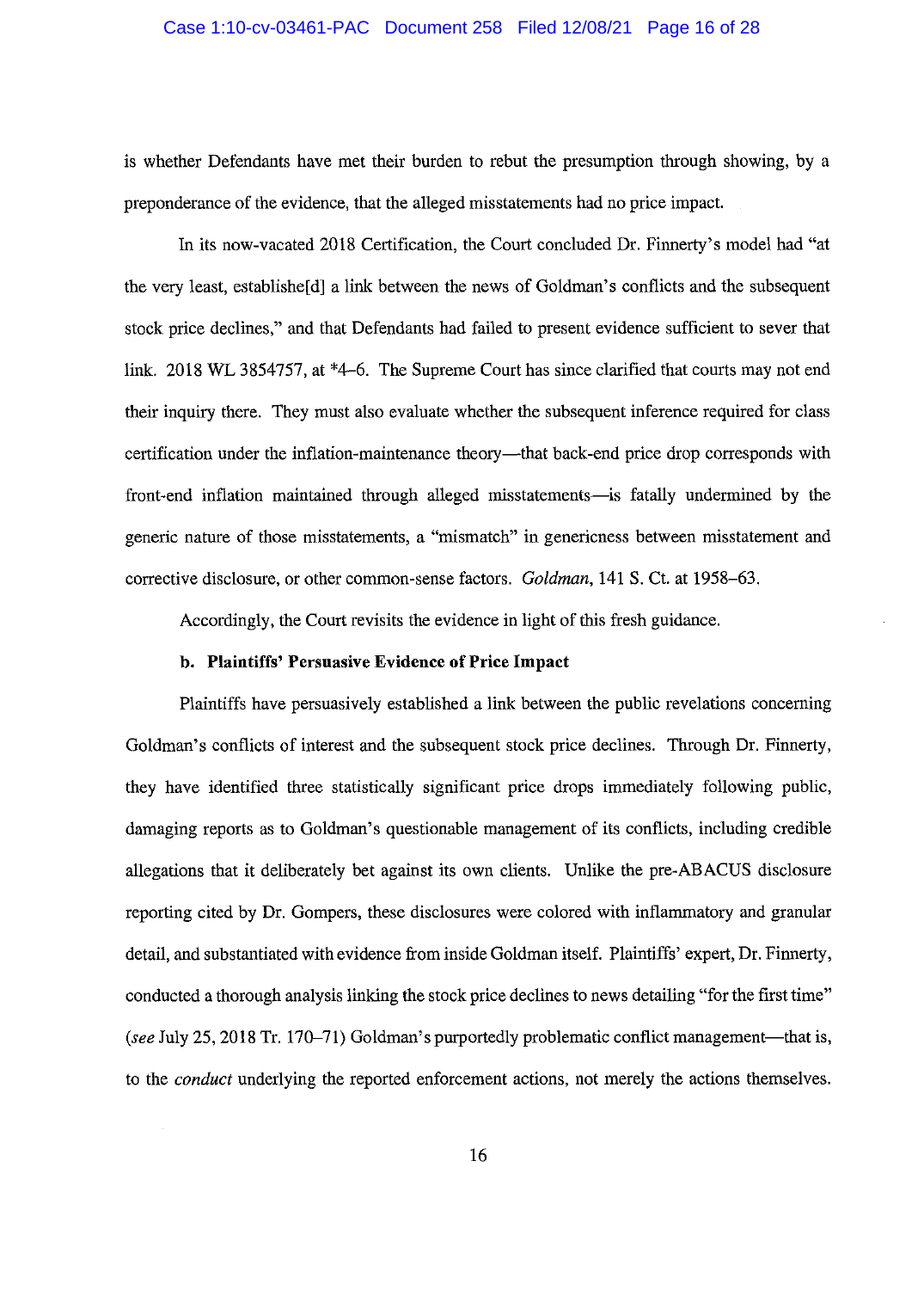*See ATRS II,* 955 F.3d at 272 (observing that allegations of Goldman betting against its own clients would reasonably prompt investors to "seriously reconsider trusting Goldman with their money," and that the resulting drag on Goldman's bottom line would "have nothing to do with the threat of enforcement actions, and everything to do with how Goldman managed its conflicts of interest"). Crucially, Dr. Finnerty's conclusions did not end there: he also convincingly linked these declines back to pre-disclosure inflation through his analysis of market commentary, and his critique that Dr. Starks' contrary conclusions, based on her own narrower review, assumed the very investor ignorance that the misstatements themselves propagated.

The Court credits Dr. Finnerty's conclusions, and finds that Plaintiffs have presented compelling evidence that the alleged misstatements in fact impacted Goldman's stock price.

#### **c. Defendants' Failure to Rebut the** *Basic* **Presumption**

#### *i. Dr. Gompers and Dr. Choi*

Neither Dr. Gompers' nor Dr. Choi's analysis persuasively undermine these findings. In its 2018 Certification, the Court declined to credit Dr. Gompers' opinion that the lack of abnormal movement in Goldman's stock price on any of the 36 pre-decline dates showed a lack of price impact attributable to the alleged misstatements. *See 2018 Certification,* 2018 WL 3854757, at \*4. Since the updated direction from the Supreme Court and Second Circuit has no bearing on these factual findings, the Court here reiterates, and restates, its grounds only in brief: (1) importantly, although some of the prior reports had gestured at Goldman's conflicts surrounding the ABACUS deal, the first alleged corrective disclosure was the first public account to detail and document those conflicts with hard evidence, including incriminatory emails and memoranda authored by Goldman employees; (2) the underlying source of the disclosure—the SEC—lent extra credibility and gravitas unequaled in the prior reports; and (3) the disclosure was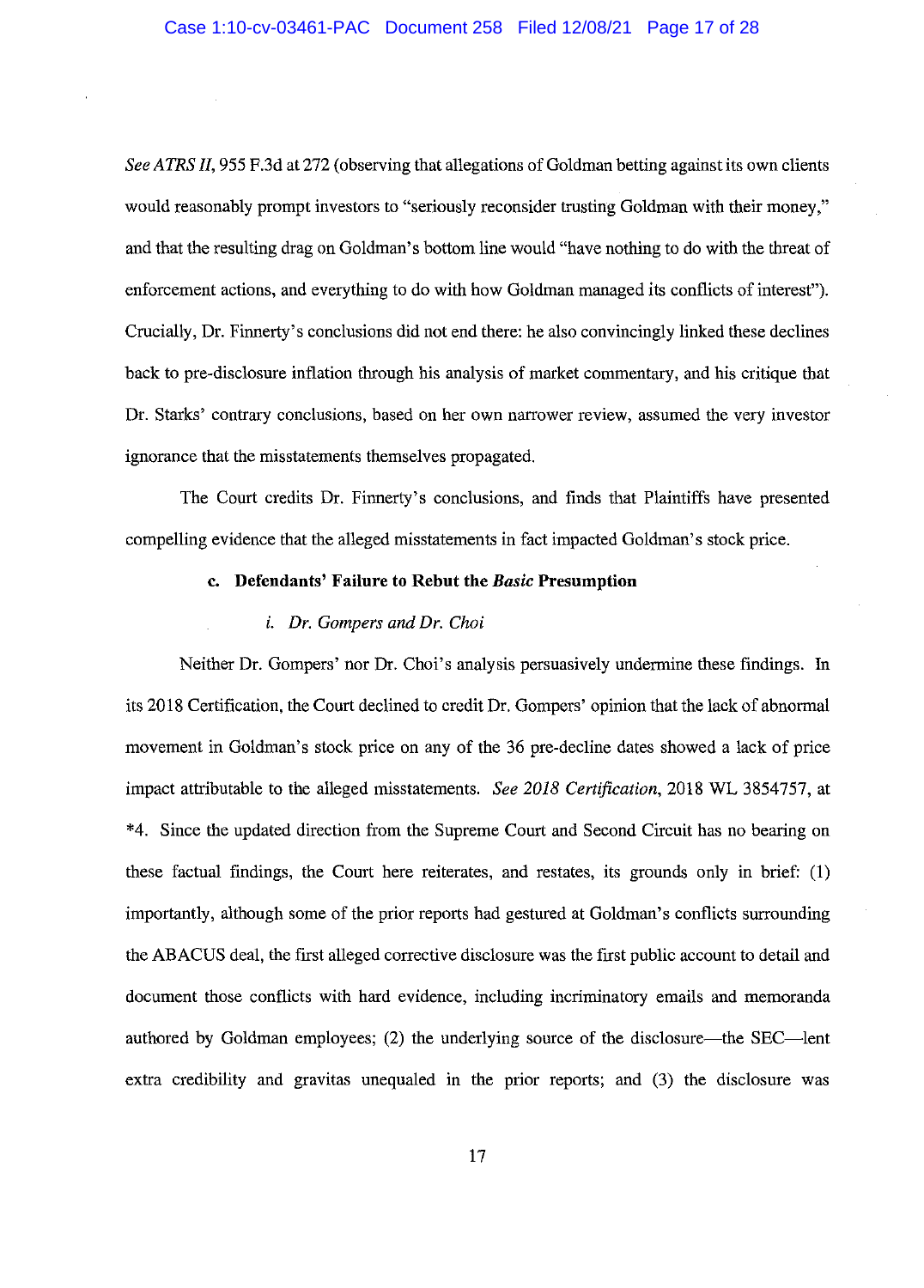### Case 1:10-cv-03461-PAC Document 258 Filed 12/08/21 Page 18 of 28

unencumbered by any of the denials or mitigating commentary that had rendered prior reports less  $j$ arring.<sup>14</sup> The Court thus again declines to credit Dr. Gompers' conclusions.

The Court also again declines to place any significant weight on Dr. Choi's event study for reasons articulated in full in the 2018 Certification and unaffected by the updated direction from above. The Court found in 2018, and reiterates today, that Dr. Choi's methodology was novel, unreliable, and thoroughly outpaced by the conclusions he derived therefrom. *See 2018 Certification,* 2018 WL 3854757, at \*5-6. Specifically, (1) Dr. Choi's choice of"severity factors," which he was the first to use and which are not generally accepted in his field, targeted enforcement events involving dissimilar companies and subject matters (i.e., allegations not involving conflicts of interest), while juicing his control average with many of the largest negative returns in his sample pool; (2) his model failed to account for the misconduct underlying the selected enforcement events; (3) his conclusions were founded upon an unreliable simple average among a small control sample with a wide variance in values; and (4) he failed to demonstrate his use of a two-sample t-test was appropriate or reliable in this context.<sup>15</sup> Further, by his own admission, Dr. Choi's methodology could not extend beyond the first of Plaintiffs' three corrective disclosures. *See* July 25, 2018 Tr. 116-17, 119-20. Therefore, while the Court accepts that the enforcement

<sup>&</sup>lt;sup>14</sup> The Court before discounted, and again discounts today, Dr. Gompers' conclusion that "the internal e-mails [ disclosed in the ABACUS complaint] didn't have a price impact" because, he reasoned, the Senate's subsequent disclosure of additional internal e-mails on April 26, 2010 had no statistically significant price impact. *See* July 25, 2018 Tr. 92-93. As the Court remarked in its 2018 Certification, at that point, news of the ABACUS complaint would presumably have already dissipated any portion of the overall price inflation vulnerable to email evidence of the ABACUS matter. *See* 2018 WL 3854757, at \*5 n.1.

<sup>&</sup>lt;sup>15</sup> The Court acknowledges Defendants' assertion that Dr. Choi was prepared, if allowed upon remand, to supplement his findings with five additional data points. *See* Defs.' Supp. Submission 11 n.5, ECF No. 254. But even assuming this change would have assuaged the Court's sample size concerns, Defendants do not claim that any of the study's other foundational flaws would have been addressed; indeed, they concede that Dr. Choi was prepared to deploy the "same severity factors" that the Court has already deemed novel and unreliable. *See id.*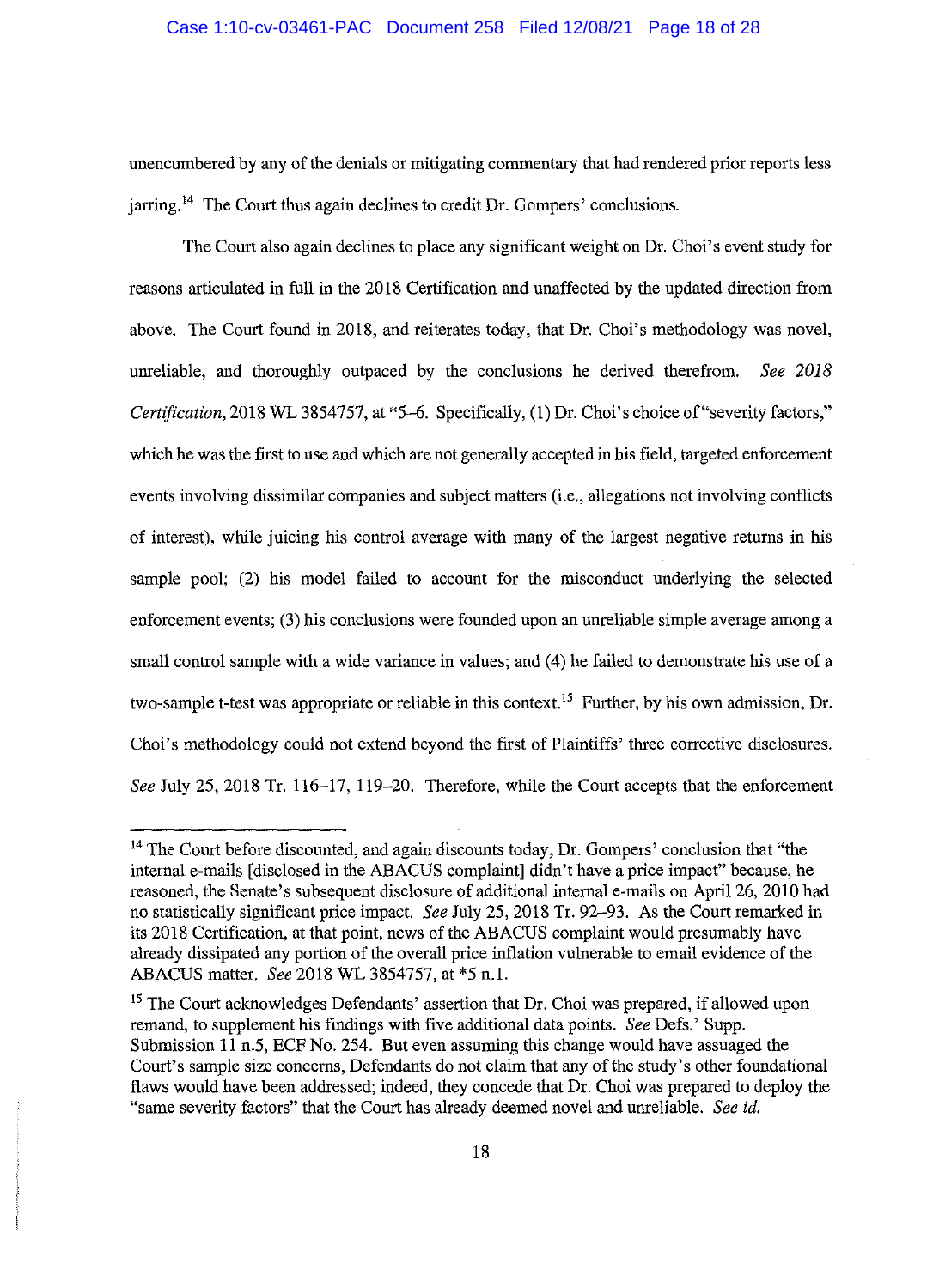### Case 1:10-cv-03461-PAC Document 258 Filed 12/08/21 Page 19 of 28

actions themselves--divorced from the underlying conduct alleged therein-may have been a "contributing factor" to Goldman's price drops, it again declines to credit Dr. Choi's conclusion that the *entirety* of the decline is so attributable. *See Waggoner v. Barclays PLC,* 875 F.3d 79, 104 (2d Cir. 2017) (affirming the district court's finding that the *Basic* presumption had not been rebutted where *"some* of the price reaction" was attributable to the "regulatory action itself') (emphasis in *Waggoner)* (internal quotation marks and citations omitted).

# *ii. "Generic" Nature*

The Court turns next to the heart of the parties' post-appeal dispute: the extent of the alleged misstatements' generic nature, and any accompanying effect on the inference of price impact required for class certification. Defendants now argue the alleged misstatements were "exceptionally generic," offering no '"specific, factual' or 'concrete' information" for reasonable investors to rely upon, and therefore that the statements "did not, and could not" influence Goldman's stock price. Defs.' Supp. Submission 2, 4, ECF No. 254 (quoting *In re Synchrony Fin. Sec. Litig.,* 988 F.3d 157, 168, 170 (2d Cir. 2021) (affirming, in relevant part, a motion to dismiss claims founded upon a company's "generally optimistic opinions")).

As a preliminary matter, to the extent Defendants' contention that such statements "could not" exert any price impact revives the proposed "genericness" -as-a-matter-of-law test they had previously abandoned, the Court again rejects their argument. <sup>16</sup>

Turning to "genericness" as a matter of *fact,* the Supreme Court has instructed courts to

<sup>&</sup>lt;sup>16</sup> This Court most recently rejected an earlier iteration of this argument in its now-vacated 2015 Certification. *See* 2015 WL 5613150 at \*7 n.5. The Second Circuit rejected, in essence, the same argument in a portion of its now-vacated 2020 ruling that the Supreme Court did not discuss. *See ATRS II,* 955 F.3d at 267. Defendants then abandoned the argument at the Supreme Court. *See Goldman,* 141 S. Ct. at 1964 (Sotomayor, J., concurring in part) (agreeing with the Second Circuit that Defendants' abandoned genericness-as-a-matter-of-law test was "materiality by another name").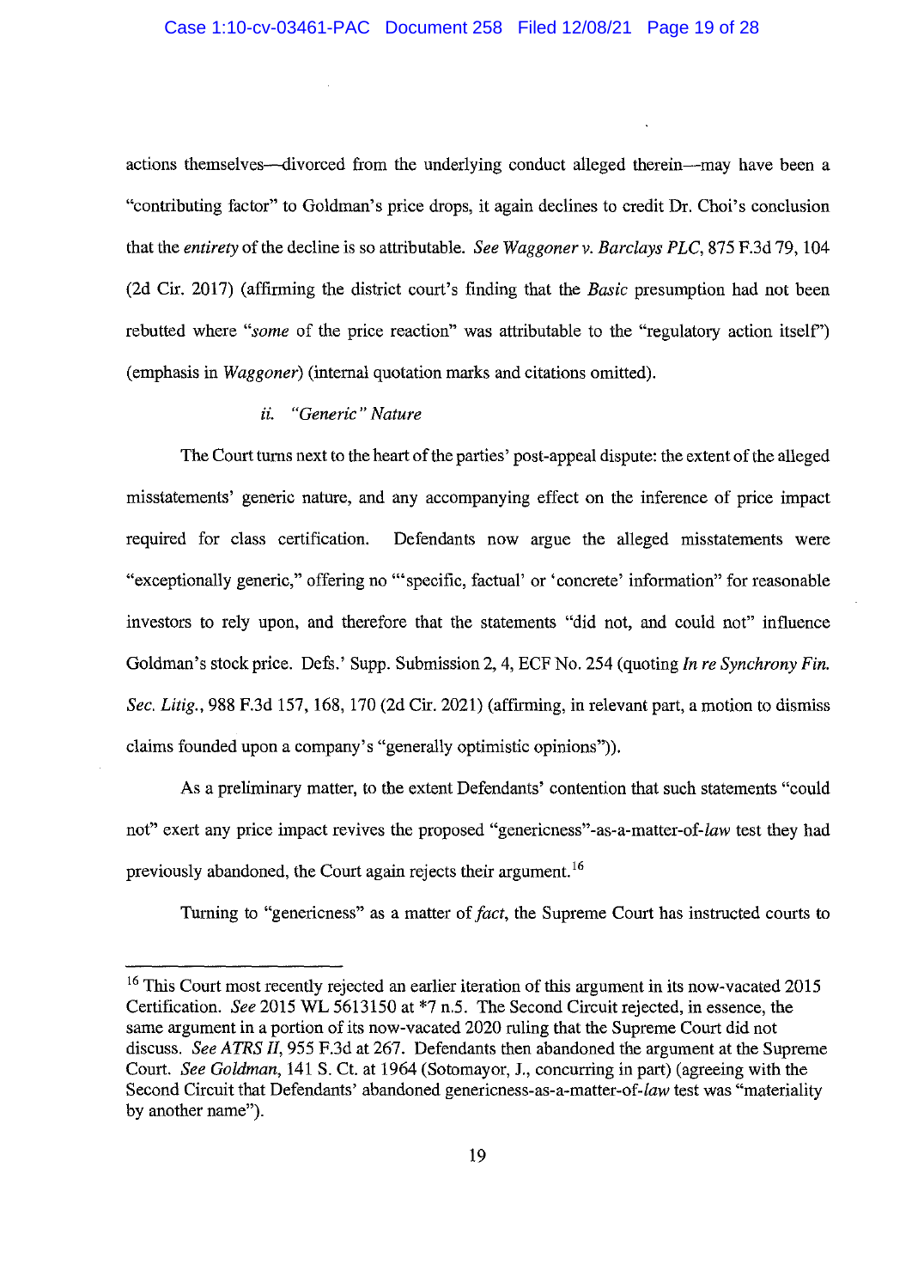### Case 1:10-cv-03461-PAC Document 258 Filed 12/08/21 Page 20 of 28

consider, in their review of all evidence probative of price impact, that "a more-general statement will affect a security's price less than a more-specific statement on the same question." *Goldman,*  141 S. Ct. at 1960 (internal quotation marks and citations omitted). Citing Dr. Starks' analysis, Defendants argue the alleged misstatements "did not provide information pertinent to the Firm's valuation or financial performance" and, because they therefore "contained no information that could be utilized in investment decision-making," they did not—as a matter of fact—have any price impact in this instance. Defs.' Supp. Submission 2 (internal quotation marks omitted).

The Court disagrees. The alleged misstatements were not so generic as to diminish their power to maintain pre-existing price inflation—and given the strong evidence of price impact discussed above, the Court finds that the statements *did* in fact maintain price inflation in this instance.

Importantly, despite Defendants' bid to paint them all with the same brush, some of the statements at issue are more generic than others. Although some may present as platitudes when read in isolation, others are significantly more substantive. In particular, the statements concerning Goldman's conflicts—for example, that "we increasingly have to address potential conflicts of interest, including situations where our services to a particular client or our own proprietary investments or other interests conflict, or are perceived to conflict, with the interest of another client" and that "[ w ]e have extensive procedures and controls that are designed to identify and address conflicts of interest"—are quite a bit more specific in form and focus than, say, assurances that "[i]ntegrity and honesty are at the heart of our business." *See* Comp!. ff 134, 154. Further, even the more generic statements, when read in conjunction with one another ( and particularly in conjunction with statements *specifically* concerning conflicts), may reinforce misconceptions about Goldman's business practices, and thereby serve to sustain an already-inflated stock price.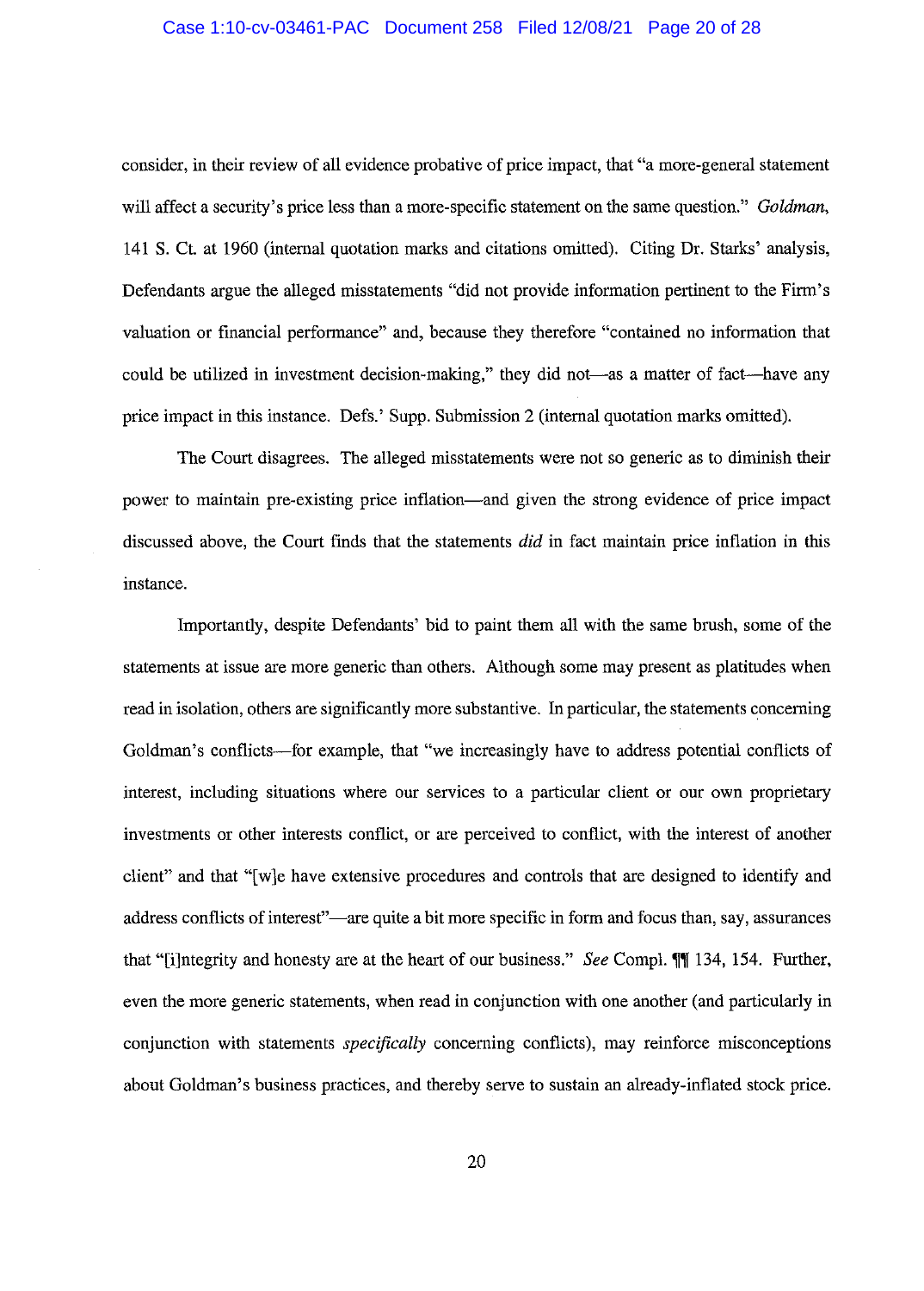# Case 1:10-cv-03461-PAC Document 258 Filed 12/08/21 Page 21 of 28

The Court credits Dr. Finnerty's opinion that this is, in fact, what happened here. *See* Finnerty Rebuttal Rep. **125** ("Goldman's repetition of these principles year after year led to the expectation that the company's behavior would conform to those statements.").

And while the Court credits Dr. Starks' testimony that some of the alleged misstatements here were unlikely, in a vacuum, to consciously influence investor behavior, it also credits Dr. Finnerty's common-sense critique of the limited usefulness of that testimony. Naturally, statements pertaining to a company's business practices that *reinforce what investors already think*  (and indeed expect) are unlikely to prompt investors to change their behavior in the moment. But this axiom relies upon the very misconception the alleged misstatements served to reinforce. Because the proper measure of inflation maintenance by a company that chooses to speak "is not what might have happened had a company remained silent, but what would have happened if it had spoken *truthfully," Vivendi,* 838 F.3d at 258, the Court credits Dr. Finnerty's analysis that truthful, contrary substitutes for the alleged misstatements *would* have impacted investors' subsequent decision-making. And as Dr. Finnerty concluded, "[t]his is precisely what happened here when investors learned in April and June 2010 the details and severity of Goldman's misconduct, and Goldman's stock was devalued accordingly." Finnerty Rebuttal Rep. **[127.** 

On this point, the evidence and common sense speak as one. As a factual matter, the Court agrees with the Second Circuit that "[i]t is difficult to imagine that Goldman's shareholders would have been indifferent had Goldman disclosed its alleged failure to prevent employees from illegally advising clients to buy into CDOs that were built to fail by a hedge fund secretly shorting the investors' positions." *ATRS II,* 955 F.3d at 271. Tellingly, Defendants have presented no evidence purporting to demonstrate, under the test set forth in *Vivendi,* that if Goldman had replaced the alleged misstatements with the alleged truth about its conflicts, its stock price would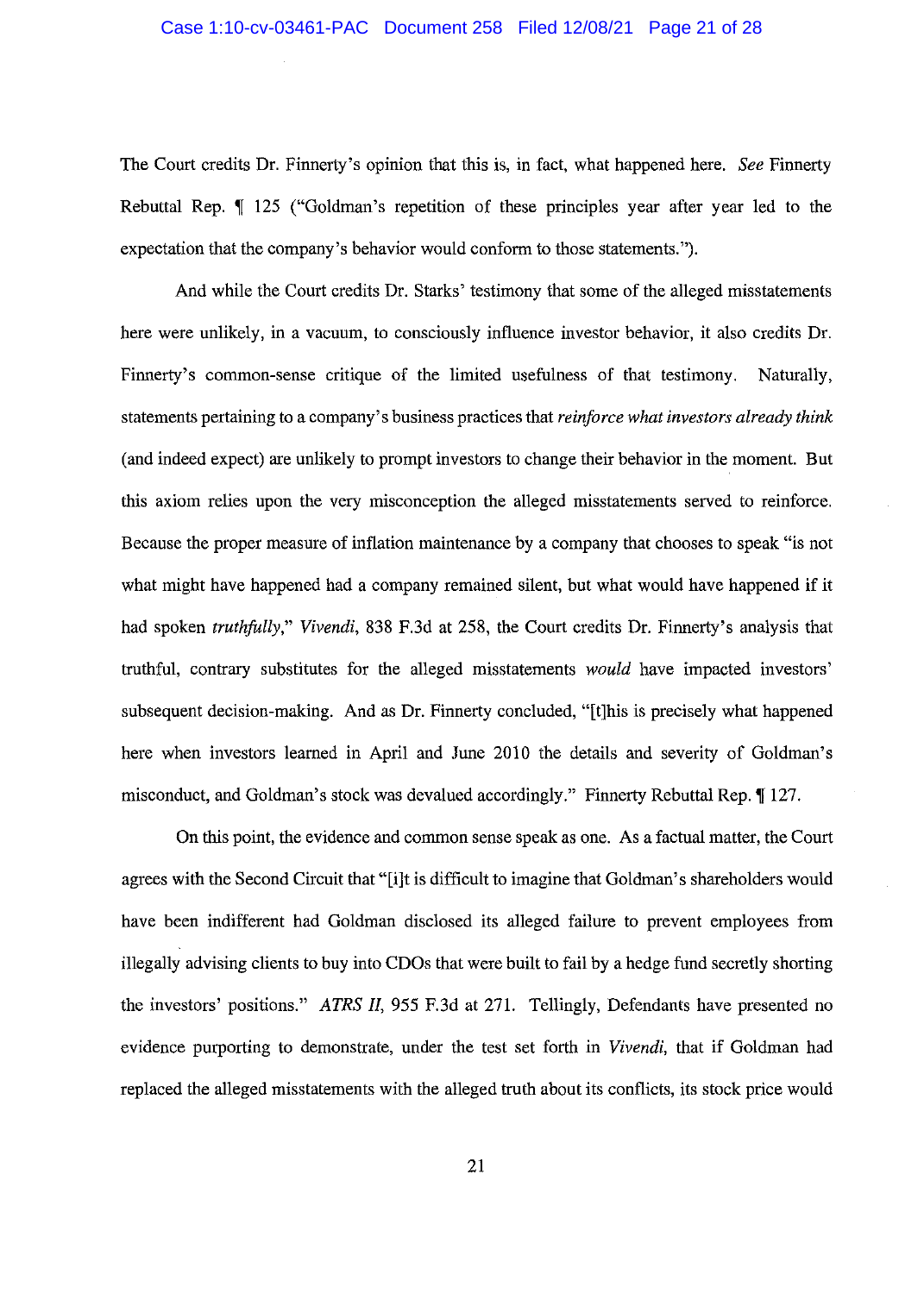### Case 1:10-cv-03461-PAC Document 258 Filed 12/08/21 Page 22 of 28

have held fast. *See* 838 F.3d at 258; *see also ATRS II,* 955 F.3d at 271 ("[Under *Vivendi]*  Goldman's burden is to show that the market would not have reacted had Goldman told the truth about its alleged failure to manage its conflicts."). At best, Defendants' evidence serves only to surface other complementary sources of price impact, such as the sticker shock of pending unresolved enforcement actions, and the foreboding of additional enforcement measures.

But Defendants' burden is not merely to prove that the alleged misstatements were one of several sources of price impact, nor even that other sources loomed larger. Defendants must show, by a preponderance, that the alleged misstatements had *no* price impact whatsoever. *Goldman,*  141 S. Ct. at 1963. Even applying the Supreme Court's updated guidance as to genericness, Defendants have not carried this burden.

# *iii. "Generic" in Practice*

Defendants also argue the alleged misstatements are effectively a rite of passage among companies of its ilk—that the practice of issuing statements of this kind is itself so generic as to nullify any price impact. *See* Defs.' Supp. Submission 5-6. Brandishing a quote from Plaintiffs' class representative that the alleged misstatements simply reaffirmed what "everybody expects" of institutions like Goldman, Defendants insist that such commonplace statements cannot have evoked reliance from investors. *See* Defs.' Supp. Submission 6. The crux of their argument: if everyone is saying these things, and everyone expects us to say these things too, how can it make any difference when we do so? $17$ 

 $17$  Both parties rely upon materiality and other merits decisions in support of their arguments concerning genericness. *See, e.g., ECA, Loc. 134 IBEW Joint Pension Tr. of Chicago v. JP Morgan Chase Co.,* 553 F.3d 187,206 (2d Cir. 2009). As the Supreme Court made clear, courts need not, and indeed must not, rule on materiality or other merits issues at the class certification stage, even as they also must not disregard evidence probative of price impact merely because the same evidence is also relevant to materiality. *See Goldman,* 141 S. Ct. at 1961 n.2. The Court thus considers this authority only to the extent it informs the Court's narrow mandate to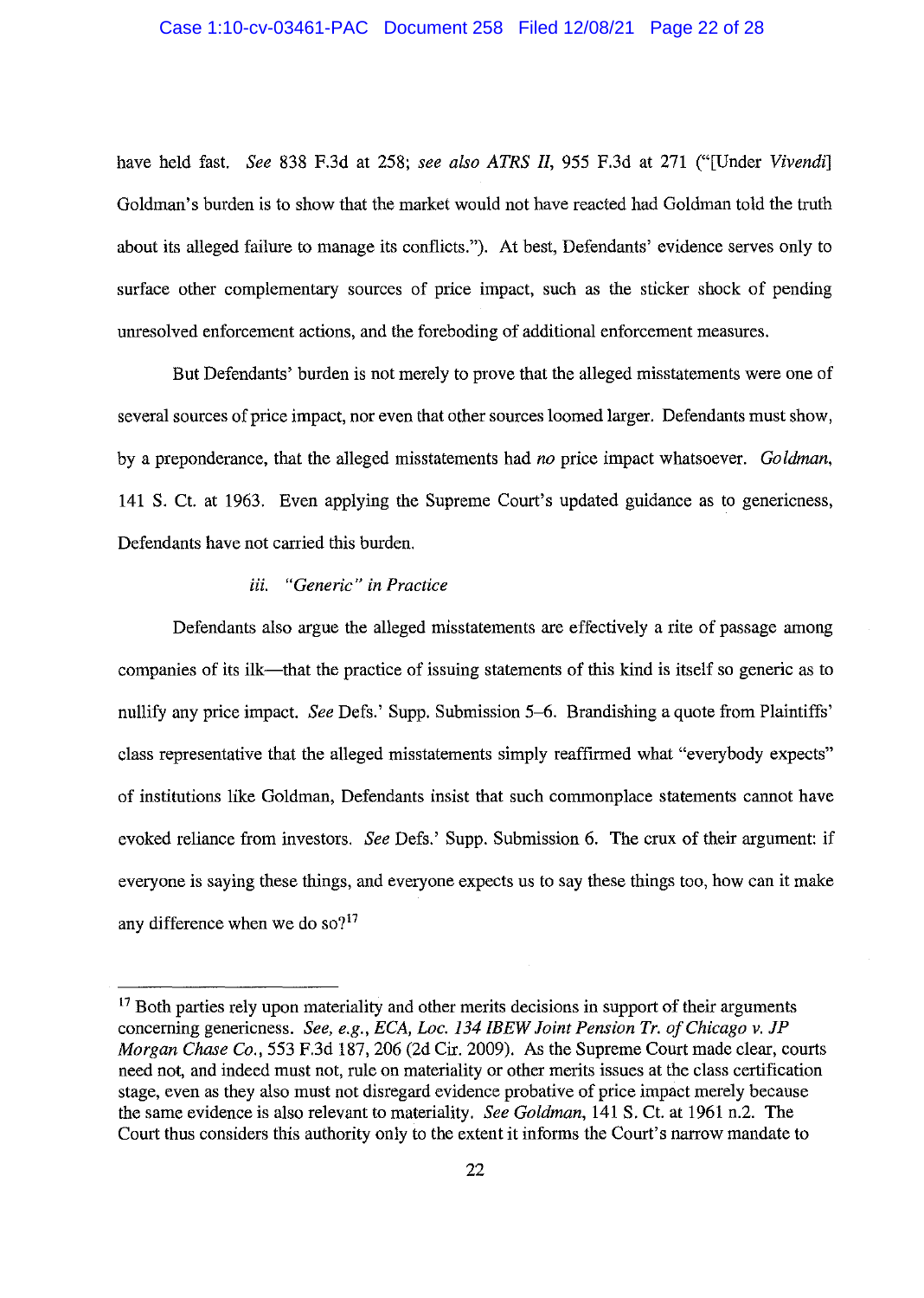### Case 1:10-cv-03461-PAC Document 258 Filed 12/08/21 Page 23 of 28

Here, Defendants again fall flat. As a threshold matter, the fact that similar companies have made similar statements does not *per se* render a statement incapable of maintaining preexisting price inflation. But more fundamentally, Defendants' "strength-in-numbers" argument misconstrues the inflation-maintenance theory itself. Inflation-maintenance claims do not hinge on whether such statements were consciously relied upon, in the moment, by investors evaluating Goldman. *See Vivendi,* 838 F.3d at 257,259 ("[S]ecurities-fraud defendants cannot avoid liability for an alleged misstatement merely because the misstatement is not associated with an uptick in inflation."). Nor must price inflation be introduced through fraud. *See id.* at 256 ("Artificial inflation is not necessarily fraud-induced, for a falsehood can exist in the market (and thereby cause artificial inflation) for reasons unrelated to fraudulent conduct.") (citing *Glickenhaus & Co. v. Household Int'/, Inc.,* 787 F.3d 408, 418 (7th Cir. 2015) (defining inflation as the "difference between the stock price and what the price would have been if the defendants had spoken truthfully," and remarking that fraud-induced inflation therefore "can increase even if the stock price doesn't change and that [inflation] must be zero before the first false statement").

Rather, such claims hinge on whether the statements *maintained* an already-inflated stock price. *Vivendi,* 838 F.3d at 256. Therefore, if Defendants are correct that investors already assumed, prior to the alleged misstatements, that Goldman had sufficient conflicts procedures in place (and thus overvalued Goldman's stock), it does not matter how they initially stumbled upon that misconception. *See id.* It matters only whether Goldman's alleged misstatements *reinforced*  that misconception. *See id.* at 256-59 ("We decline to erect a *per se* rule that, once a market is already misinformed about a particular truth, corporations are free to knowingly and intentionally

determine whether Defendants have demonstrated a lack of price impact by a preponderance of the evidence.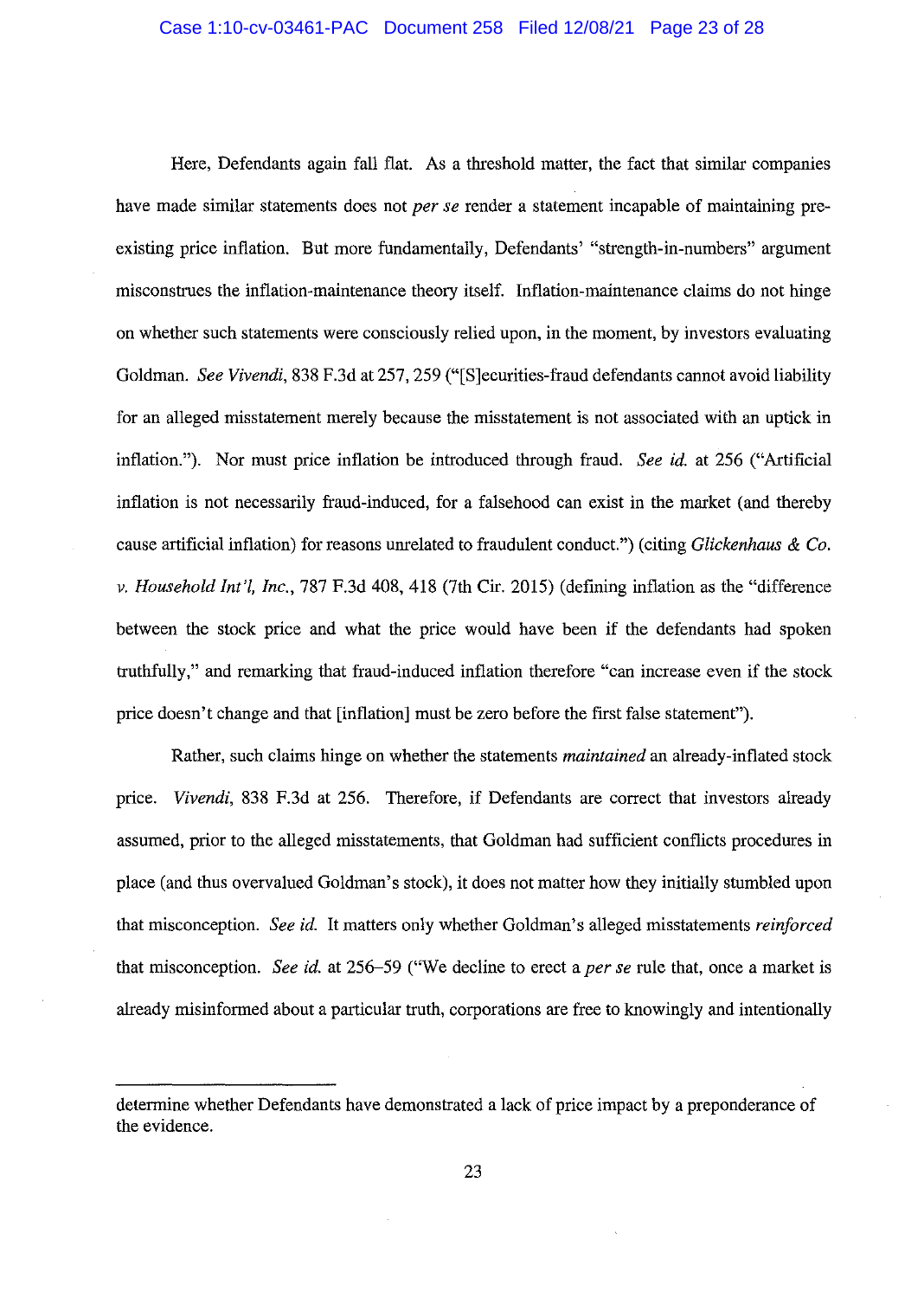### Case 1:10-cv-03461-PAC Document 258 Filed 12/08/21 Page 24 of 28

reinforce material misconceptions by repeating falsehoods with impunity.") (quoting *FindWhat Inv. Grp. v. FindWhat.com,* 658 F.3d 1282, 1317 (11th Cir. 2011)).

On this point, the evidence and common sense again tilt comfortably in Plaintiffs' favor. Plaintiffs have presented evidence persuasively attributing the April and June 2010 price declines to circumstances that directly implicated the substance of the alleged misstatements. Here, the Court again credits Dr. Finnerty's analysis of the news coverage and commentary surrounding the alleged corrective disclosures, which convincingly links Goldman's post-disclosure plight back to the alleged misstatements. Dr. Starks' narrower review of analyst commentary, although not without any probative value as to the *extent* of the price impact, fails to negate the inference that the alleged misstatements had *some* price impact—particularly as closer inspection reveals that several reports she reviewed placed significant emphasis on Goldman's conflicts infrastructure.<sup>18</sup>

This point is buttressed by the common sense the Supreme Court has urged courts to exercise in these inquiries. This Court is hard-pressed to understand why statements such as those at issue here would have achieved such ubiquity in the first place were they incapable of influencing (including by maintaining) a company's stock price. Moreover, in a marketplace where, according to Defendants, dozens of Goldman competitors and other blue-chip corporations routinely make statements "indistinguishable" from some of the alleged misstatements, it seems

<sup>&</sup>lt;sup>18</sup> Defendants argue the third-party commentary pertaining to the alleged misstatements cited by Dr. Finnerty is "legally irrelevant" because Goldman cannot be liable for third-party statements unless it "place[d] its "imprimatur" on them. Defs.' Supp. Reply Submission 3-4, ECF No. 255 (quoting *In re Time Warner Inc. Sec. Litig.,* 9 F.3d 259,265 (2d Cir. 1993)). But the instant inquiry of course does not concern any direct liability arising from third-party conduct, and the Court considers such statements only insofar as they constitute evidence probative of price impact attributable to Goldman's own statements, per the Supreme Court's directive. *See Goldman,* 141 S. Ct. at 1960. On that score, Defendants do not dispute the statements' significance, and in fact themselves argue that such statements are "a useful measure of the information that investors would deem most significant." Defs.' Supp. Submission 5-6.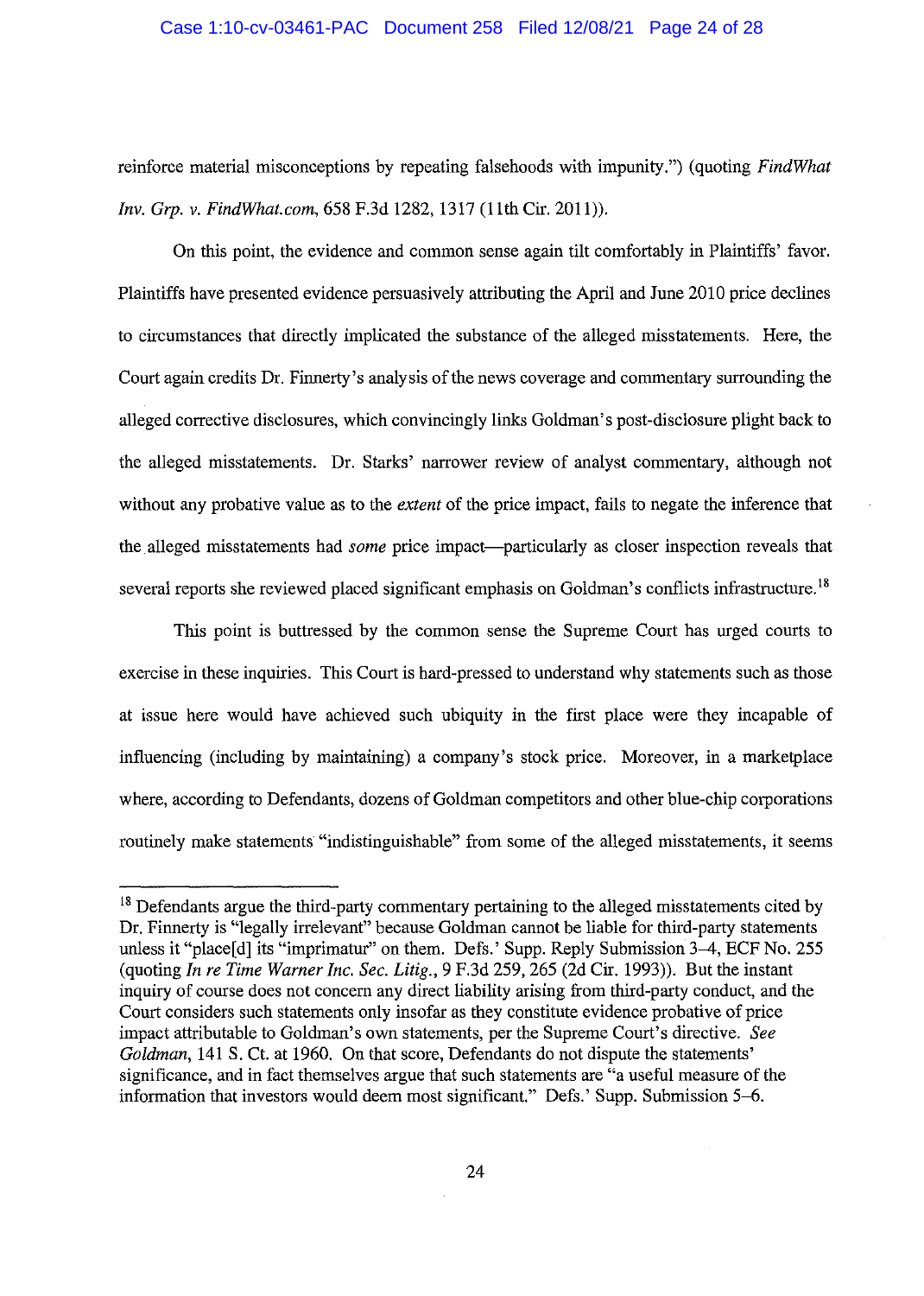### Case 1:10-cv-03461-PAC Document 258 Filed 12/08/21 Page 25 of 28

unlikely that Goldman's conspicuous failure to conform-or indeed, under *Vivendi,* its conspicuous statements to the contrary-would be irrelevant to investors.

# *iv. "Mismatch"*

Finally, Defendants contend that the alleged misstatements and subsequent corrective disclosures present a "glaring ... informational mismatch" sufficient to defeat any inference of price impact. Defs.' Supp. Submission 8.

As an initial matter, the Court declines to adopt either party's slanted construction of the Supreme Court's guidance as to any "mismatch" in "genericness" between misstatement and corrective disclosure. For their part, Plaintiffs ask this Court to interpret the updated guidance as nothing more than a cosmetic rephrasing of pre-existing law-that the Supreme Court's use of the word "match" is simply a synonym for the same search for a causal "link" between misstatement and corrective disclosure this Court conducted in its previous certification orders. *See* Pis. Remand Mem. 8-10, ECF No. 253. Thus, Plaintiffs argue, because the Court has already found that such a "link" exists, it need not devote any additional thought to the matter. *See id.* Defendants, meanwhile, interpret the Supreme Court as having held that "if Plaintiffs' claimed corrective disclosures did not 'match' the alleged misstatements, they may not rely on the inflationmaintenance theory." Defs.' Supp. Submission 1.

The Court finds little merit in either view. The Supreme Court made itself perfectly clear: under the inflation-maintenance theory, the inference of price impact "starts to break down when there is a mismatch between the contents of the misrepresentation and the corrective disclosure" because, naturally, "[u]nder those circumstances, it is less likely that the specific disclosure actually corrected the generic misrepresentation." *Goldman,* 141 S. Ct. at 1961. This dynamic, the Supreme Court explained, may occur "when the earlier misrepresentation is generic (e.g., 'we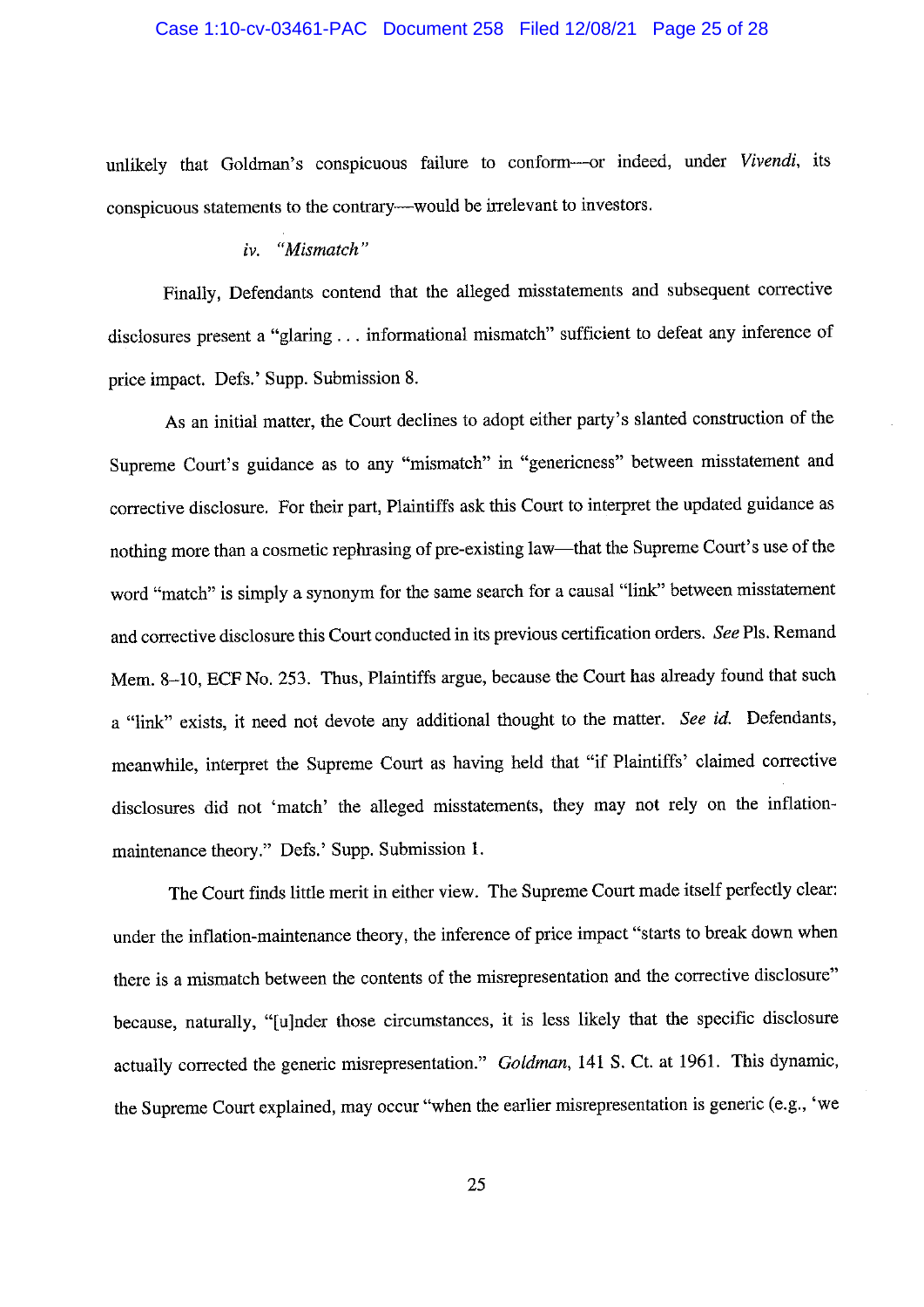### Case 1:10-cv-03461-PAC Document 258 Filed 12/08/21 Page 26 of 28

have faith in our business model') and the later corrective disclosure is specific (e.g., 'our fourth quarter earnings did not meet expectations')" because, in such circumstances, "there is less reason to infer front-end price inflation-that is, price impact-from the back-end price drop." *Id.* 

Plaintiffs plainly err in suggesting this Court need not delve beyond its prior "link" analysis, which did not speak to the relative genericness of the two poles of Plaintiffs' price impact theory-a "new idea[]" of a vintage more recent than the Court's last ruling in this action. *See ATRS III,* 11 F.4th at 143.

Defendants hit only marginally nearer to the mark. They greatly overstate the Court's obligation to do away with any inflation-maintenance claims that rely on corrective disclosures whose degree of genericness does not precisely "match" the alleged misstatements' degree of genericness. Nothing in the Supreme Court's language purports to set forth such a restrictive rule. Phrases such as *"starts* to break down," *"less* likely," and *"less* reason," *Goldman,* 141 S. Ct. at 1961 ( emphasis added), suggest a *sliding* scale intended to orient this Court's review of a particular evidentiary issue, rather than a forceful *tipping* of the scale in Defendants' favor. The Court operates under the assumption that the Supreme Court meant what it said, and said what it meant, which is that the inference of price impact becomes weaker-and at some point must fail-as misstatement and corrective disclosure diverge in genericness.

Applying this sliding-scale test, the Court finds the alleged misstatements are not so exceedingly more generic than the corrective disclosures that they vanquish the otherwise strong inference of price impact embedded in the evidentiary record. As the Court noted earlier, while some of the isolated alleged misstatements equate roughly, in terms of genericness, to the Supreme Court's prototype ("our fourth quarter earnings did not meet expectations"), others do not. *See Goldman,* 141 S. Ct. at 1961. In particular, the alleged misstatements concerning Goldman's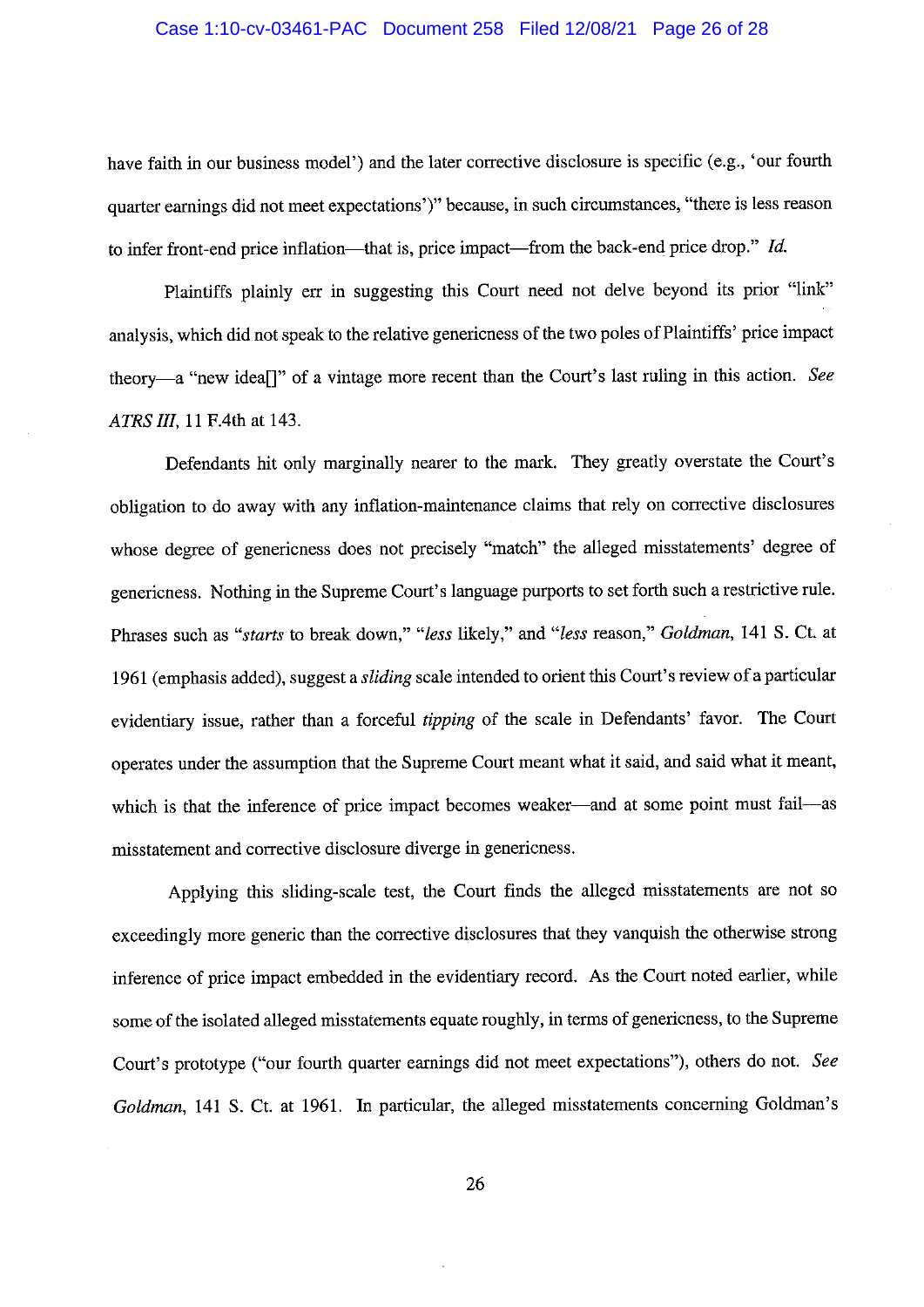specific approach to conflicts management are substantially less generic than the Supreme Court's exemplar, both when read in isolation and certainly when read in conjunction with the other alleged misstatements. Meanwhile, the corrective disclosures, although somewhat more detailed and narrow in scope than the corresponding alleged misstatements, implicate these same conflicts and Goldman's infrastructure for managing them. Surely, they do not present *equivalent* levels of genericness. But Defendants offer no authority for the proposition-nor did the Supreme Court hold-that the *Basic* presumption can no longer withstand *any* differing levels of abstraction between misstatement and disclosure. <sup>19</sup>*Cf Pearlstein,* 2021 WL 253453, at \*18 (holding, at the class certification stage, that "there is no requirement that the corrective disclosure take a particular form or be of a particular quality, such that it be a mirror image" of the alleged fraud) (internal quotation marks and citations omitted); *see also Vivendi,* 838 F.3d at 261 ("Proof ofloss causation requires demonstrating that the *subject* of the fraudulent statement or omission was the cause of the actual loss suffered.") (emphasis in original) (internal quotation marks and citations omitted).<sup>20</sup>

<sup>19</sup> In addition to their arguments concerning a mismatch in generic *nature,* Defendants also discuss a mismatch in *scope.* They contend that because the alleged misstatements articulated "aspirational expectations" for all Goldman employees, and "did not promise, much less guarantee, that all 30,000 employees would always follow those principles," the statements "do not match" the corrective revelations of government enforcement actions concerning specific wrongdoing. Defs.' Supp. Submission 2-3, 9 (citing *Barrett v. PJT Partners Inc.,* No. 16-CV-2841 (VEC), 2017 WL 3995606, at \*6 n.6 **(S.D.N.Y.** Sept. 8, 2017) (remarking, in the motion to dismiss context, that "[t]he fact that a code of conduct prohibits certain conduct by employees is not a factual representation that those policies will always be followed by all employees or that they are 100% effective")). But here Defendants again apply the same warped reading of the Supreme Court's "mismatch" guidance, which does not purport to require such a precise "match," much less any sort of broken "promise" or "guarantee." *See Goldman*, 141 S. Ct. at 1961. Nor does it signal to courts weighing evidence of price impact that narrower corrective disclosures cannot poke targeted, meaningful holes in overarching impressions reinforced through broader prior statements—especially where, as here, there is compelling evidence of price impact.

<sup>&</sup>lt;sup>20</sup> Although these cases were decided prior to the recent rulings in this action, the Court does not infer from the Supreme Court's updated guidance any intent to broadly upend this body of case